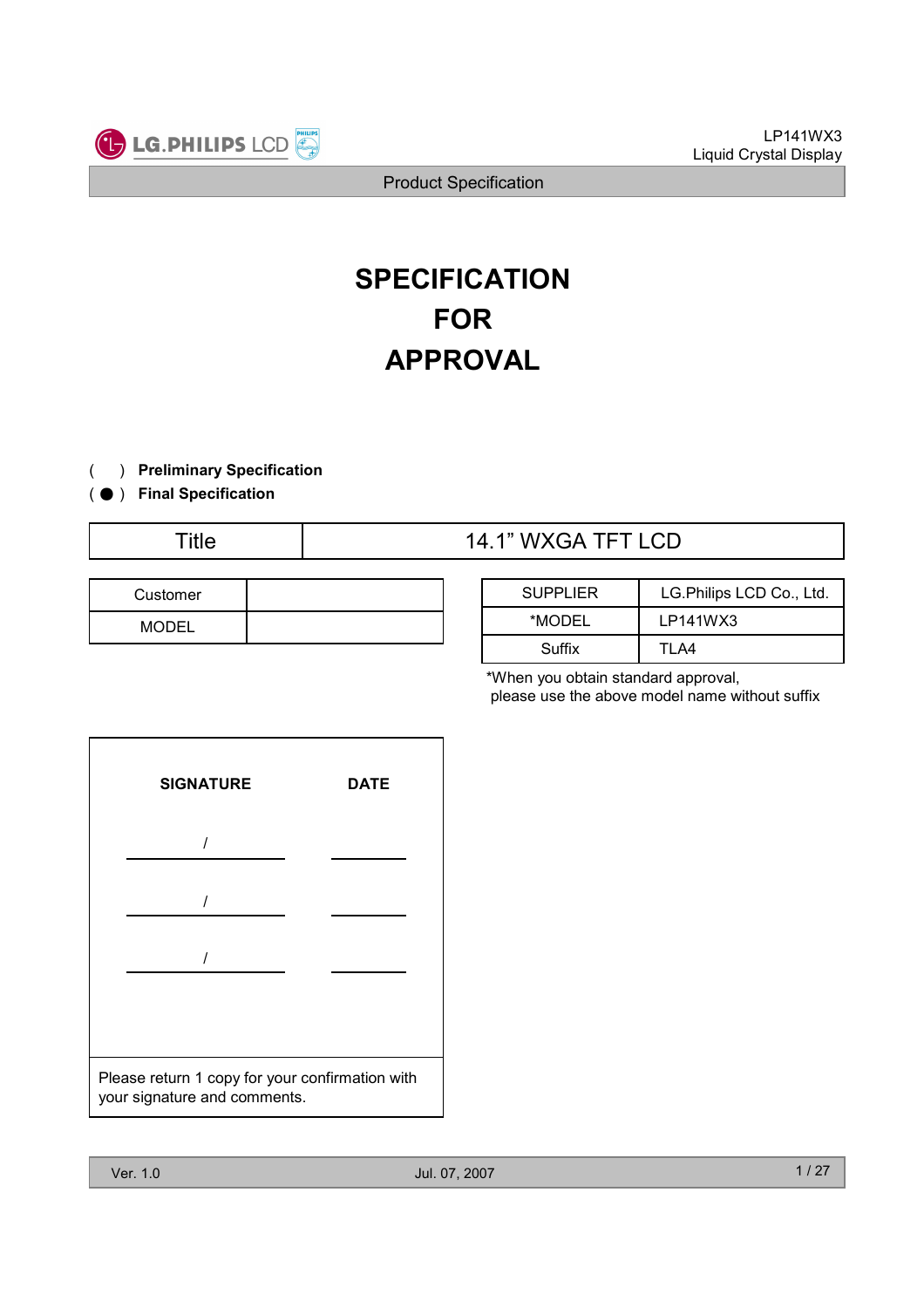

# **Contents**

| <b>No</b> | <b>ITEM</b>                                             | Page           |
|-----------|---------------------------------------------------------|----------------|
|           | <b>COVER</b>                                            | 1              |
|           | <b>CONTENTS</b>                                         | $\overline{2}$ |
|           | <b>RECORD OF REVISIONS</b>                              | 3              |
| 1         | <b>GENERAL DESCRIPTION</b>                              | 4              |
| 2         | ABSOLUTE MAXIMUM RATINGS                                | 5              |
| 3         | ELECTRICAL SPECIFICATIONS                               |                |
| $3 - 1$   | ELECTRICAL CHARACTREISTICS                              | 6              |
| $3 - 2$   | <b>INTERFACE CONNECTIONS</b>                            | $\overline{7}$ |
| $3 - 3$   | SIGNAL TIMING SPECIFICATIONS                            | 9              |
| $3 - 4$   | SIGNAL TIMING WAVEFORMS                                 | 9              |
| $3-5$     | <b>COLOR INPUT DATA REFERNECE</b>                       | 10             |
| $3-6$     | <b>POWER SEQUENCE</b>                                   | 11             |
| 4         | OPTICAL SFECIFICATIONS                                  | 12             |
| 5         | <b>MECHANICAL CHARACTERISTICS</b>                       | 16             |
| 6         | <b>RELIABLITY</b>                                       | 20             |
| 7         | INTERNATIONAL STANDARDS                                 |                |
| $7 - 1$   | <b>SAFETY</b>                                           | 21             |
| $7 - 2$   | <b>EMC</b>                                              | 21             |
| 8         | <b>PACKING</b>                                          |                |
| $8 - 1$   | DESIGNATION OF LOT MARK                                 | 22             |
| $8-2$     | <b>PACKING FORM</b>                                     | 22             |
| 9         | <b>PRECAUTIONS</b>                                      | 23             |
| A         | APPENDIX. Enhanced Extended Display Identification Data | 25             |
|           |                                                         | 27             |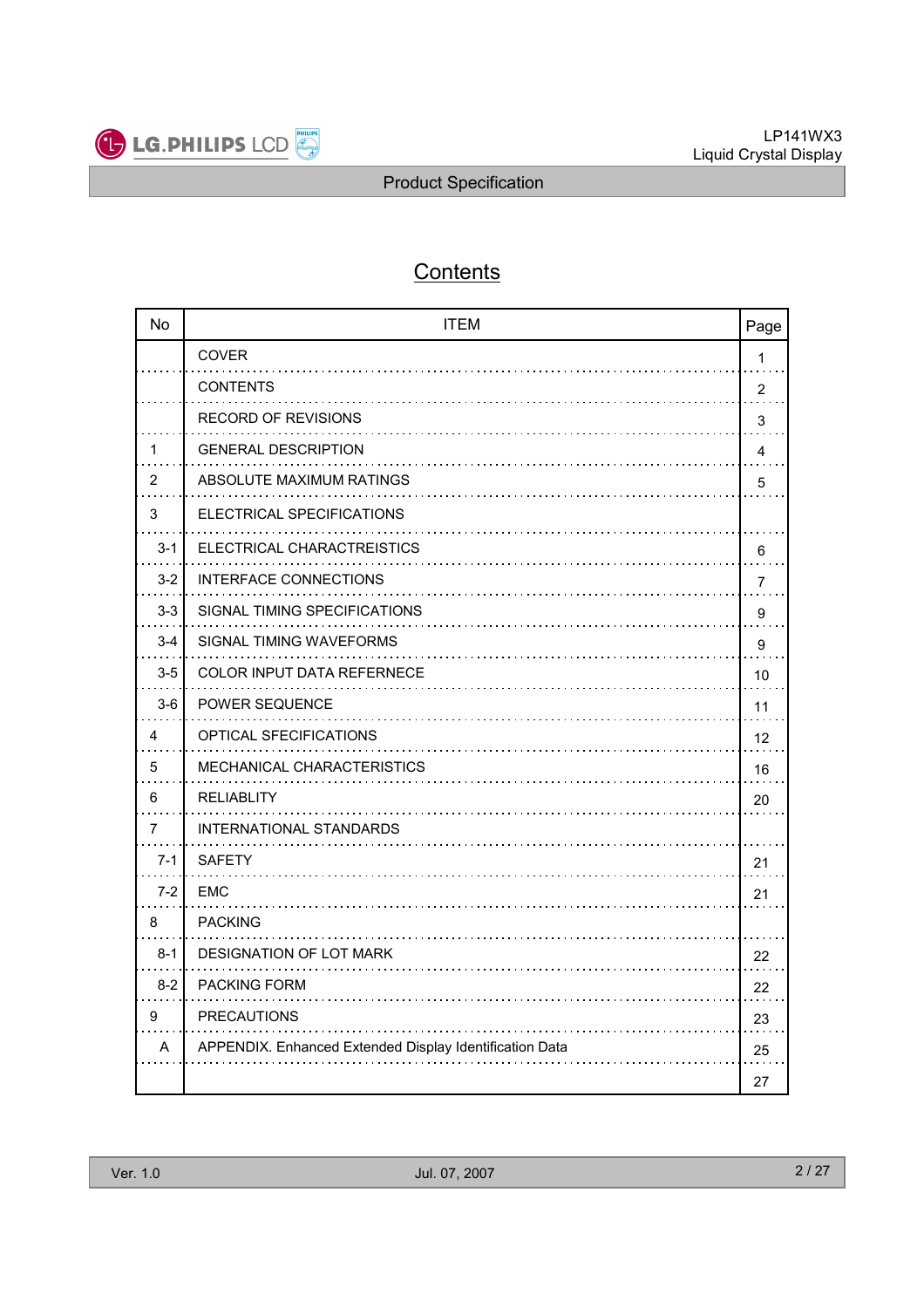

# RECORD OF REVISIONS

|          | Revision No   Revision Date | Page           | Description   | $\mathsf{EDID}$<br>ver |
|----------|-----------------------------|----------------|---------------|------------------------|
| $1.0\,$  | Jul. 07, 2007               | $\mathsf{All}$ | Final CAS     | V <sub>0.1</sub>       |
|          |                             |                |               |                        |
|          |                             |                |               |                        |
|          |                             |                |               |                        |
|          |                             |                |               |                        |
|          |                             |                |               |                        |
|          |                             |                |               |                        |
|          |                             |                |               |                        |
|          |                             |                |               |                        |
|          |                             |                |               |                        |
|          |                             |                |               |                        |
|          |                             |                |               |                        |
|          |                             |                |               |                        |
|          |                             |                |               |                        |
|          |                             |                |               |                        |
|          |                             |                |               |                        |
|          |                             |                |               |                        |
|          |                             |                |               |                        |
|          |                             |                |               |                        |
|          |                             |                |               |                        |
|          |                             |                |               |                        |
| Ver. 1.0 |                             |                | Jul. 07, 2007 | $3/27$                 |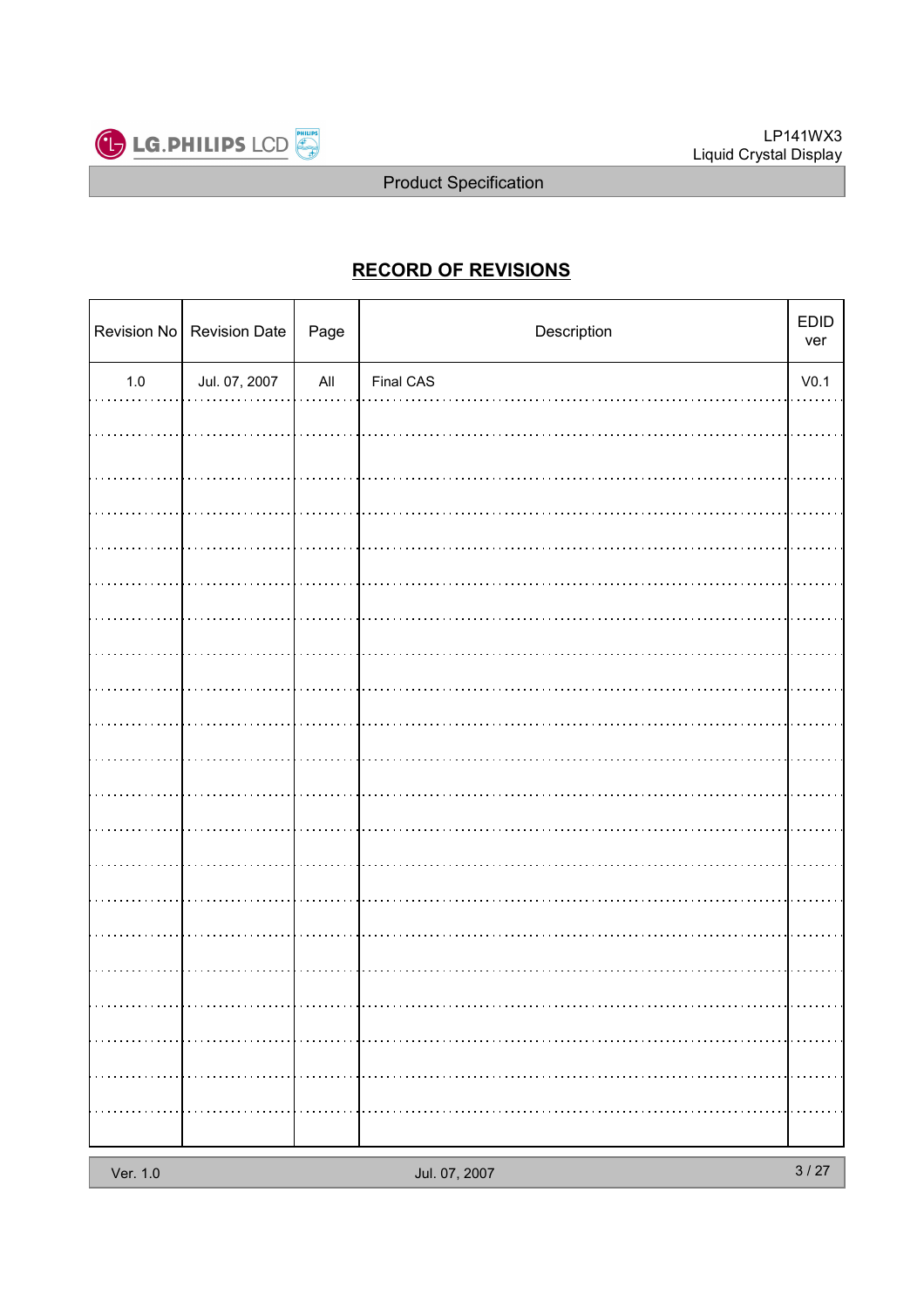

### 1. General Description

The LP141WX3 is a Color Active Matrix Liquid Crystal Display with an integral Cold Cathode Fluorescent Lamp (CCFL) backlight system. The matrix employs a-Si Thin Film Transistor as the active element. It is a transmissive type display operating in the normally white mode. This TFT-LCD has 14.1 inches diagonally measured active display area with WXGA resolution(800 vertical by 1280 horizontal pixel array). Each pixel is divided into Red, Green and Blue sub-pixels or dots which are arranged in vertical stripes. Gray scale or the brightness of the sub-pixel color is determined with a 6-bit gray scale signal for each dot, thus, presenting a palette of more than 262,144 colors.

The LP141WX3 has been designed to apply the interface method that enables low power, high speed, low EMI.

The LP141WX3 is intended to support applications where thin thickness, low power are critical factors and graphic displays are important. In combination with the vertical arrangement of the sub-pixels, the LP141WX3 characteristics provide an excellent flat display for office automation products such as Notebook PC.



#### General Features

| Active Screen Size            | 14.1 inches diagonal                                                        |
|-------------------------------|-----------------------------------------------------------------------------|
| <b>Outline Dimension</b>      | 319.5 (H, typ) $\times$ 205.5(V, typ) $\times$ 5.5(D, max) [mm]             |
| <b>Pixel Pitch</b>            | $0.2373$ mm $\times$ 0.2373 mm                                              |
| <b>Pixel Format</b>           | 1280 horiz. By 800 vert. Pixels RGB strip arrangement                       |
| Color Depth                   | 6-bit. 262.144 colors                                                       |
| Luminance, White              | 200 $cd/m^2$ (Typ.5 point)                                                  |
| <b>Power Consumption</b>      | Total 5.33 Watt(Typ.) @ LCM circuit 1.33Watt(Typ.), B/L input 4.0Watt(Typ.) |
| Weight                        | 400 g (Max.), $390g(Typ.)$                                                  |
| <b>Display Operating Mode</b> | Transmissive mode, normally white                                           |
| Surface Treatment             | Anti-glare treatment of the front polarizer                                 |
| <b>RoHS Comply</b>            | Yes                                                                         |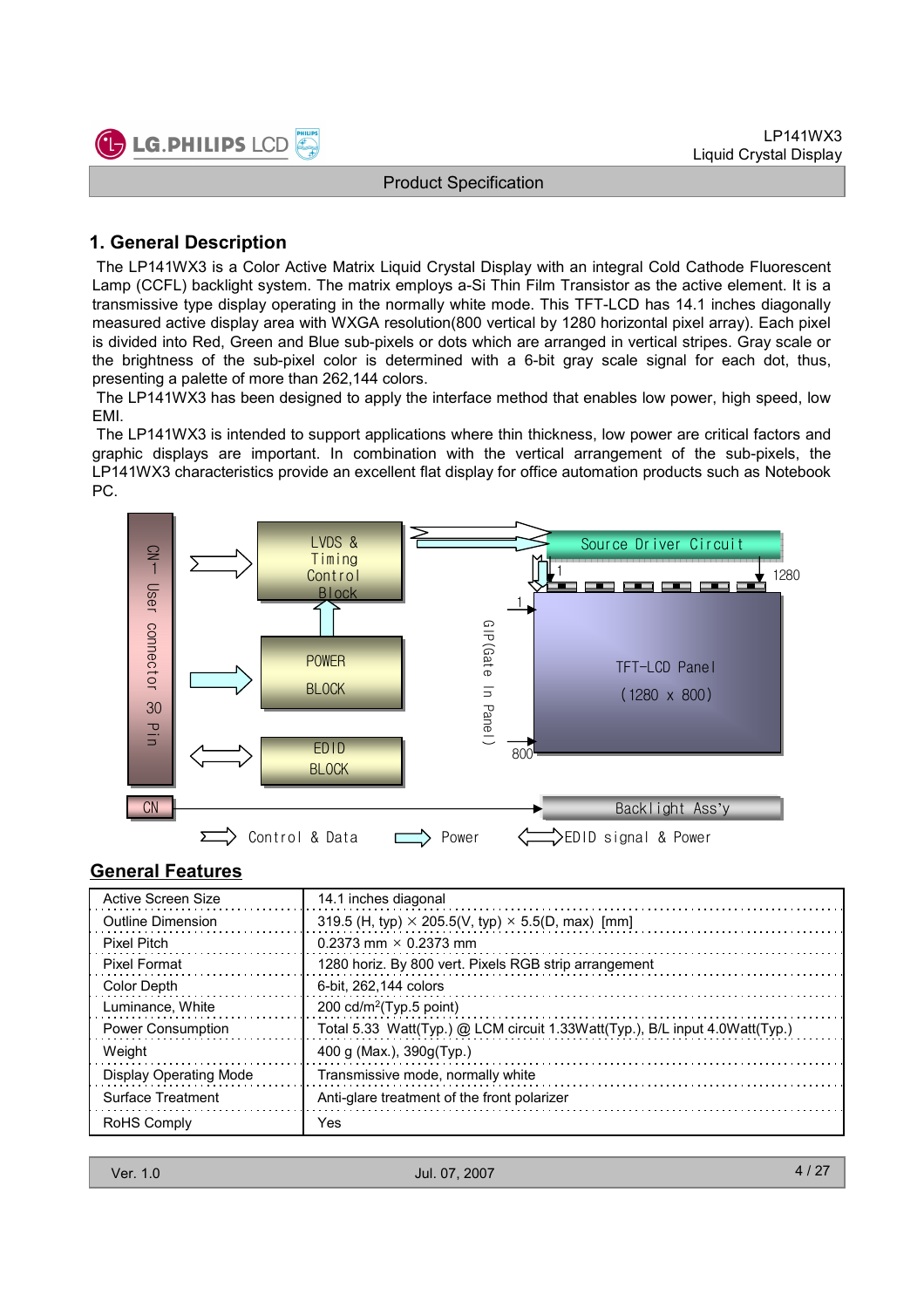

### 2. Absolute Maximum Ratings

The following are maximum values which, if exceeded, may cause faulty operation or damage to the unit.

| Parameter                         | Symbol      |        | Values | Units      | <b>Notes</b>    |  |  |
|-----------------------------------|-------------|--------|--------|------------|-----------------|--|--|
|                                   |             | Min    | Max    |            |                 |  |  |
| Power Input Voltage               | VCC         | $-0.3$ | 4.0    | <b>Vdc</b> | at 25 $\pm$ 5°C |  |  |
| <b>Operating Temperature</b>      | Тор         |        | 50     | $\circ$    |                 |  |  |
| <b>Storage Temperature</b>        | Hst         | $-20$  | 60     | ം          |                 |  |  |
| <b>Operating Ambient Humidity</b> | <b>HOP</b>  | 10     | 90     | %RH        |                 |  |  |
| <b>Storage Humidity</b>           | <b>H</b> st | 10     | 90     | %RH        |                 |  |  |

### Table 1. ABSOLUTE MAXIMUM RATINGS

Note : 1. Temperature and relative humidity range are shown in the figure below. Wet bulb temperature should be 39°C Max, and no condensation of water.



Dry Bulb Temperature [℃]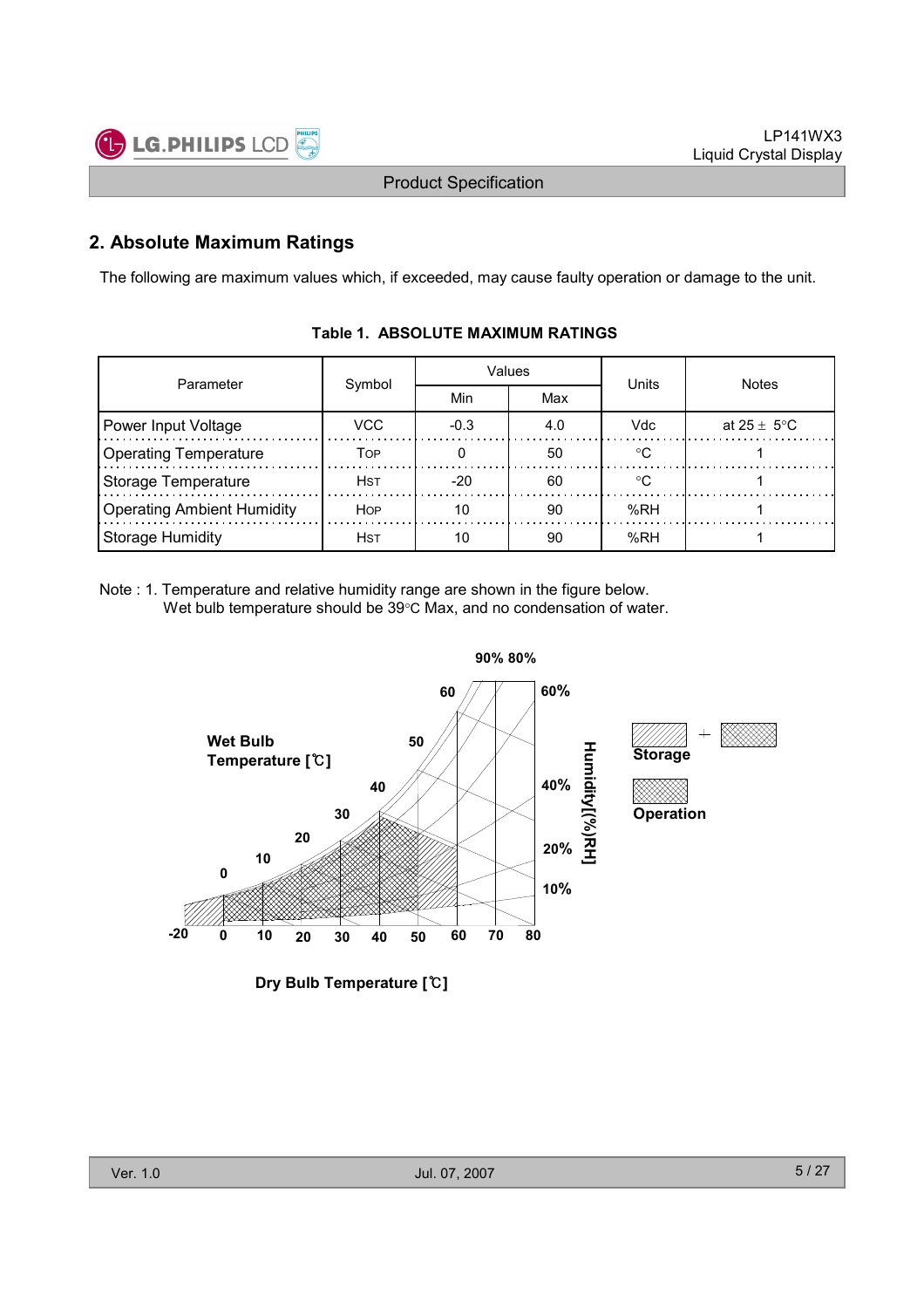

### 3. Electrical Specifications

### 3-1. Electrical Characteristics

The LP141WX3 requires two power inputs. One is employed to power the LCD electronics and to drive the TFT array and liquid crystal. The second input which powers the CCFL, is typically generated by an inverter. The inverter is an external unit to the LCD.

| Parameter                                                                   | Symbol       | Min        | Typ        | Max          | Unit                                 | <b>Notes</b> |  |
|-----------------------------------------------------------------------------|--------------|------------|------------|--------------|--------------------------------------|--------------|--|
| MODULE:                                                                     |              |            |            |              |                                      |              |  |
| Power Supply Input Voltage                                                  | <b>VCC</b>   | 3.0        | 3.3        | 3.6          | $V_{DC}$                             |              |  |
| Power Supply Input Current                                                  | $I_{\rm CC}$ |            | 400        | 460          | Ma                                   |              |  |
| Power Consumption                                                           | Pc.          |            | 1.33       | 1.6          | Watt                                 |              |  |
| Differential Impedance                                                      | Zm           | 90         | 100        | 110          | Ohm                                  | 2            |  |
| $\mathsf{LAMP}$ :                                                           |              |            |            |              |                                      |              |  |
| <b>Operating Voltage</b>                                                    | $V_{BL}$     | 645(6.5mA) | 660(6.0mA) | 880(2.0mA)   | $V_{RMS}$                            |              |  |
| <b>Operating Current</b>                                                    | $I_{BL}$     | 2.0        | 6.0        | 6.5          | $mA_{\rm RMS}$                       | 3            |  |
| Power Consumption                                                           | $P_{BL}$     |            | 4.00       | 4.30         |                                      |              |  |
| <b>Operating Frequency</b>                                                  | $f_{BL}$     | 45         | 60         | 80           | kHz                                  |              |  |
| Discharge Stabilization Time                                                | Ts           |            |            | 3            | Min                                  | 4            |  |
| Life Time                                                                   |              | 15,000     |            |              | <b>Hrs</b>                           | 5            |  |
| <b>Established Starting Voltage</b><br>at $25^\circ$ C<br>at 0 $^{\circ}$ C | Vs           |            |            | 1200<br>1420 | $V_{RMS}$<br><b>V</b> <sub>RMS</sub> |              |  |

#### Table 2. ELECTRICAL CHARACTERISTICS

Note)

- 1. The specified current and power consumption are under the Vcc = 3.3V , 25℃, fv = 60Hz condition whereas full black pattern is displayed and fv is the frame frequency.
- 2. This impedance value is needed to proper display and measured form LVDS Tx to the mating connector.
- 3. The typical operating current is for the typical surface luminance  $(L_{WH})$  in optical characteristics.
- 4. Define the brightness of the lamp after being lighted for 5 minutes as 100%, Ts is the time required for the brightness of the center of the lamp to be not less than 95%.
- 5. The life time is determined as the time at which brightness of lamp is 50% compare to that of initial value at the typical lamp current.
- 6. The output of the inverter must have symmetrical(negative and positive) voltage waveform and symmetrical current waveform.(Asymmetrical ratio is less than 10%) Please do not use the inverter which has asymmetrical voltage and asymmetrical current and spike wave. Lamp frequency may produce interface with horizontal synchronous frequency and as a result this may cause beat on the display. Therefore lamp frequency shall be as away possible from the horizontal synchronous frequency and from its harmonics in order to prevent interference.
- 7. It is defined the brightness of the lamp after being lighted for 5 minutes as 100%.
- ${\tt T_S}$  is the time required for the brightness of the center of the lamp to be not less than 95%.
- 8. The lamp power consumption shown above does not include loss of external inverter.
- The applied lamp current is a typical one.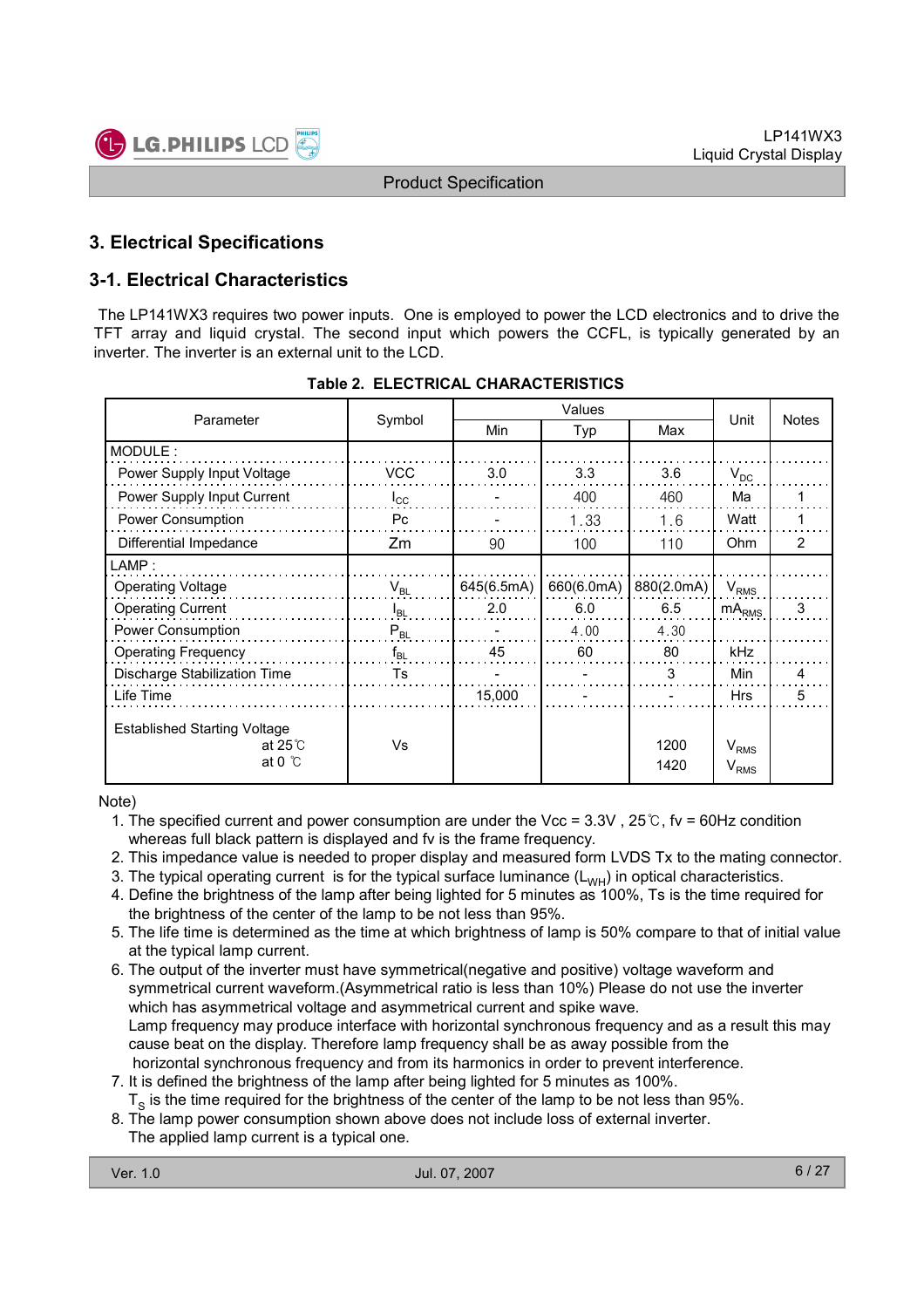

- Note)
	- 9. Requirements for a system inverter design, which is intended to have a better display performance, a better power efficiency and a more reliable lamp, are following.
		- It shall help increase the lamp lifetime and reduce leakage current.
			- a. The asymmetry rate of the inverter waveform should be less than 10%.
			- b. The distortion rate of the waveform should be within  $\sqrt{2} \pm 10\%$ .
				- \* Inverter output waveform had better be more similar to ideal sine wave.



\* Asymmetry rate:  
\n
$$
|I_{p} - I_{-p}| / I_{rms} * 100\%
$$
\n\* Distortion rate  
\n
$$
I_{p} (or I_{-p}) / I_{rms}
$$

- ※ Do not attach a conducting tape to lamp connecting wire.
	- If the lamp wire attach to a conducting tape, TFT-LCD Module has a low luminance and the inverter has abnormal action. Because leakage current is occurred between lamp wire and conducting tape.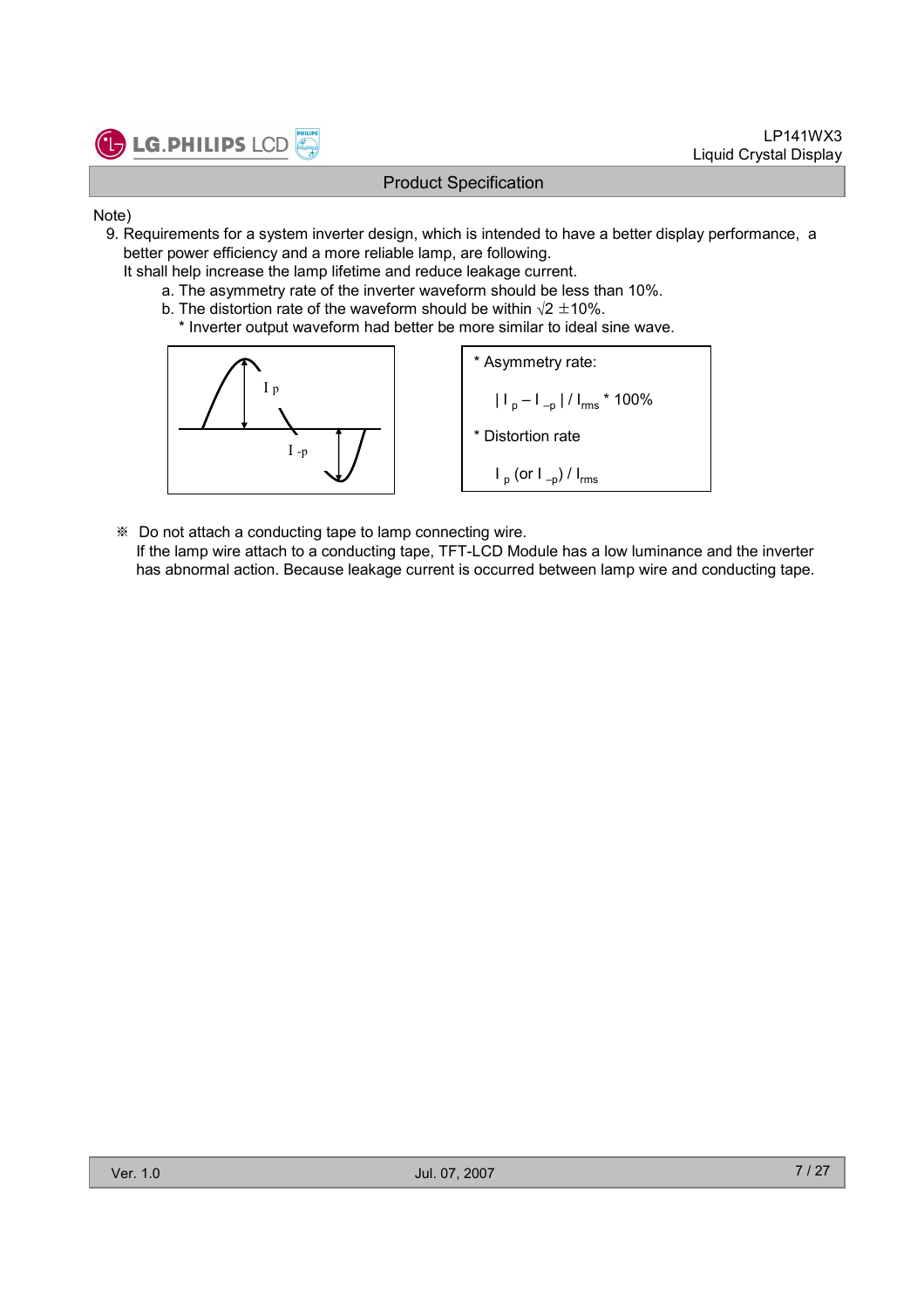

### 3-2. Interface Connections

This LCD employs two interface connections, a 30 pin connector is used for the module electronics interface and the other connector is used for the integral backlight system.

The electronics interface connector is a model GT101-30S-HR11 manufactured by LSC.

| Pin | Symbol         | Description                            | <b>Notes</b>                                                    |
|-----|----------------|----------------------------------------|-----------------------------------------------------------------|
| 1   | <b>GND</b>     | Ground                                 |                                                                 |
| 2   | <b>VCC</b>     | Power Supply, 3.3V Typ.                |                                                                 |
| 3   | <b>VCC</b>     | Power Supply, 3.3V Typ.                |                                                                 |
| 4   | V EEDID        | DDC 3.3V power                         |                                                                 |
| 5   | NC.            | Reserved for supplier test point       |                                                                 |
| 6   | CIK EEDID      | DDC Clock                              | 1. Interface chips                                              |
| 7   | DATA EEDID     | DDC Data                               | 1.1 LCD: THINE.                                                 |
| 8   | $R_{IN}$ 0-    | Negative LVDS differential data input  | KE5M6U2654CFP (LCD Controller)<br>including LVDS Receiver       |
| 9   | $R_{IN}$ 0+    | Positive LVDS differential data input  | (LVDSRX SPI UMOD)                                               |
| 10  | GND            | Ground                                 | 1.2 System : it must include international                      |
| 11  | $R_{1N}$ 1-    | Negative LVDS differential data input  | standard LVDS Transmitter.<br>* Pin to Pin compatible with LVDS |
| 12  | $R_{1N}$ 1+    | Positive LVDS differential data input  |                                                                 |
| 13  | GND            | Ground                                 | 2. Connector                                                    |
| 14  | $R_{1N}$ 2-    | Negative LVDS differential data input  | : GT101-30S-HR11, LGC or<br>2.1 LCD<br>its compatibles          |
| 15  | $R_{1N}$ 2+    | Positive LVDS differential data input  | 2.2 Mating: FI-X30M or equivalent.                              |
| 16  | GND            | Ground                                 | 2.3 Connector pin arrangement                                   |
| 17  | CLKIN-         | Negative LVDS differential clock input | 30                                                              |
| 18  | CLK IN+        | Positive LVDS differential clock input |                                                                 |
| 19  | GND            | Ground                                 |                                                                 |
| 20  | <b>NC</b>      | No Connect                             | [LCD Module Rear View]                                          |
| 21  | NC             | No Connect                             |                                                                 |
| 22  | GND            | Ground                                 |                                                                 |
| 23  | N <sub>C</sub> | No Connect                             |                                                                 |
| 24  | <b>NC</b>      | No Connect                             |                                                                 |
| 25  | <b>GND</b>     | Ground                                 |                                                                 |
| 26  | <b>NC</b>      | No Connect                             |                                                                 |
| 27  | NC.            | No Connect                             |                                                                 |
| 28  | <b>GND</b>     | Ground                                 |                                                                 |
| 29  | NC.            | No Connect                             |                                                                 |
| 30  | NC.            | No Connect                             |                                                                 |

#### Table 3. MODULE CONNECTOR PIN CONFIGURATION (CN1)

The backlight interface connector is a model BHSR-02VS-1, manufactured by JST or Compatible. The mating connector part number is SM02B-BHSS-1 or equivalent.

#### Table 5. BACKLIGHT CONNECTOR PIN CONFIGURATION (J3)

| Pin. | Svmbol | Description                               | Notes |
|------|--------|-------------------------------------------|-------|
|      | HV     | Power supply for lamp (High voltage side) |       |
|      | LV     | Power supply for lamp (Low voltage side)  |       |

Notes : 1. The high voltage side terminal is colored Pink and the low voltage side terminal is White.

| Ver. 1.0 | Jul. 07, 2007 | $\sqrt{2}$<br>8/2 |
|----------|---------------|-------------------|
|          |               |                   |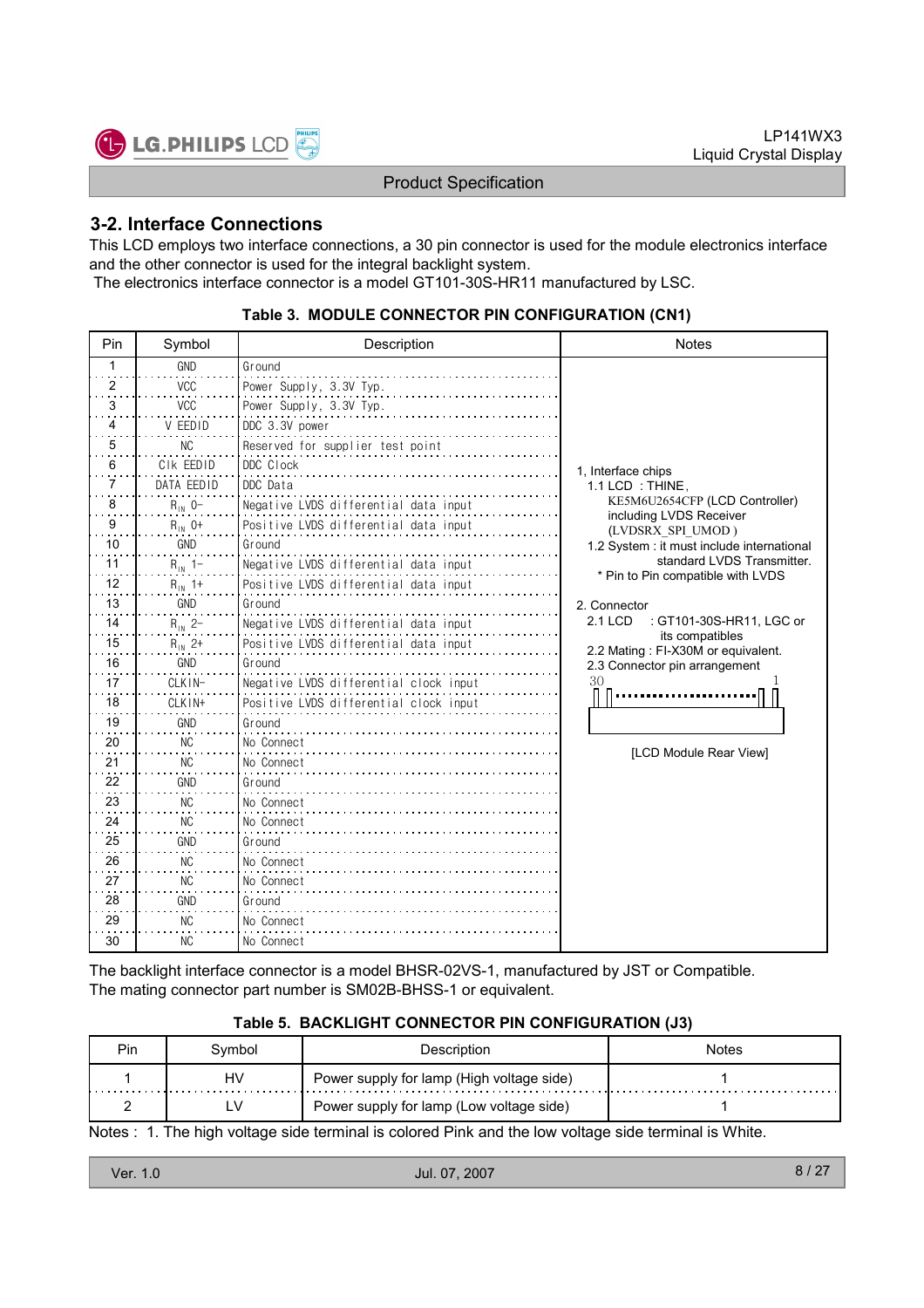



### 3-3. Signal Timing Specifications

This is the signal timing required at the input of the User connector. All of the interface signal timing should be satisfied with the following specifications and specifications of LVDS Tx/Rx for its proper operation.

| <b>ITEM</b> | <b>Symbol</b>          |                                  | <b>Min</b>     | <b>Typ</b> | <b>Max</b> | <b>Unit</b> | <b>Note</b> |
|-------------|------------------------|----------------------------------|----------------|------------|------------|-------------|-------------|
| <b>DCLK</b> | Frequency              | $f_{CLK}$                        | 65.5           | 69.3       | 75.8       | <b>MHz</b>  |             |
| Hsync       | Period                 | Thp                              | 1352           | 1405       | 1488       |             |             |
|             | Width                  | $\rm t_{\rm WH}$                 | 16             | 32         | 48         | tCLK        |             |
|             | Width-Active           | $t_{\text{WHA}}$                 | 1280           | 1280       | 1280       |             |             |
| Vsync       | Period                 | $t_{VP}$                         | 808            | 822        | 849        |             |             |
|             | Width                  | $t_{\text{wV}}$                  | $\overline{2}$ | 6          | 8          | tHP         |             |
|             | <b>Width-Active</b>    | $t_{WVA}$                        | 800            | 800        | 800        |             |             |
|             | Horizontal back porch  | $t_{\scriptscriptstyle \sf HBP}$ | 40             | 45         | 104        | tCLK        |             |
| Data        | Horizontal front porch | $t_{\text{HFP}}$                 | 16             | 48         | 56         |             |             |
| Enable      | Vertical back porch    | $t_{\sf VBP}$                    | 5              | 13         | 35         | tHP         |             |
|             | Vertical front porch   | $t_{\sf VFP}$                    | 1              | 3          | 6          |             |             |

#### Table 6. TIMING TABLE

## 3-4. Signal Timing Waveforms Condition : VCC =3.3V

High: 0.7VCC Data Enable, Hsync, Vsync Low: 0.3VCC tCLK DCLK  $\left| \leftarrow$  CLK 0.5 Vcc  $t_{HP}$ Hsync tWH tWHA  $t_{\text{HBP}}$  twha  $\gg$   $t_{\text{HFP}}$ Data Enable  $t_{\vee P}$ t<sub>wv</sub>  $\bigotimes$ Vsync  $t_{\rm VFP}$ tWVA  $\mathfrak{t}_{\mathsf{VBP}}$ Data Enable Ver. 1.0 Jul. 07, 2007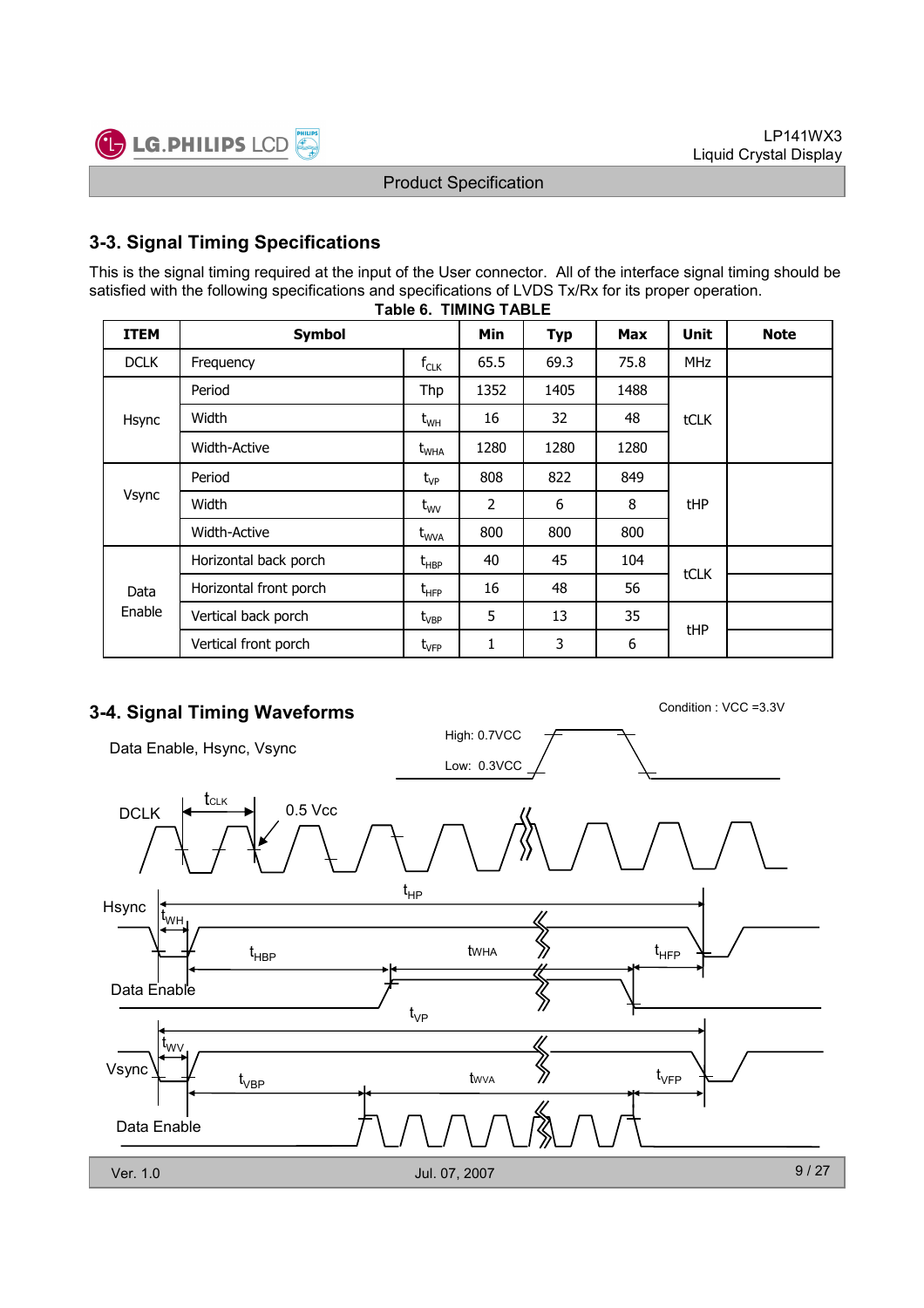

### 3-5. Color Input Data Reference

The brightness of each primary color (red,green and blue) is based on the 6-bit gray scale data input for the color ; the higher the binary input, the brighter the color. The table below provides a reference for color versus data input.

|              | Input Color Data  |                |                |                |                |                     |                |                 |                |                |                |             |                 |                |              |              |           |             |             |
|--------------|-------------------|----------------|----------------|----------------|----------------|---------------------|----------------|-----------------|----------------|----------------|----------------|-------------|-----------------|----------------|--------------|--------------|-----------|-------------|-------------|
|              | Color             | <b>RED</b>     |                |                |                |                     |                | <b>GREEN</b>    |                |                |                | <b>BLUE</b> |                 |                |              |              |           |             |             |
|              |                   | <b>MSB</b>     |                |                |                |                     | LSB   MSB      |                 |                |                |                |             | <b>LSB</b>      | <b>MSB</b>     |              |              |           |             | <b>LSB</b>  |
|              |                   | R <sub>5</sub> | R <sub>4</sub> | R <sub>3</sub> | R <sub>2</sub> | R <sub>1</sub>      | R <sub>0</sub> | G <sub>5</sub>  | G <sub>4</sub> | G <sub>3</sub> | G <sub>2</sub> | G 1         | G <sub>0</sub>  | <b>B</b> 5     | <b>B4</b>    | <b>B3</b>    | <b>B2</b> | <b>B</b> 1  | <b>B</b> 0  |
|              | <b>Black</b><br>. | 0              | 0              | 0              | 0              | 0                   | 0              | 0               | 0              | 0              | 0              | 0           | $\mathbf 0$     | $\mathbf 0$    | 0            | 0            | 0         | 0           | $\Omega$    |
|              | Red               | 1              | 1              | 1              | 1              | $\mathbf{1}$        |                | 110             | 0              | 0              | 0              | 0           | $\mathbf 0$     | $\Omega$       | 0            | 0            | 0         | 0           | $\Omega$    |
|              | Green             | 0              | 0              | 0              | 0              | 0                   | 0              | $\mathbf{1}$    | 1              | 1              | $\mathbf{1}$   | 1           | 1               | $\Omega$       | 0            | 0            | 0         | 0           | $\Omega$    |
| Basic        | <b>Blue</b>       | 0              | 0              | 0              | 0              | 0                   | $\mathsf{o}$   | $\vert$ 0       | 0              | 0              | 0              | 0           | 0               | 1              | 1            | 1            | 1         | 1           | 1           |
| Color        | Cyan              | 0              | 0              | 0              | 0              | 0                   | 0              | $\mathbf 1$     | 1              | 1              | 1              | 1           | 1               | 1              | 1            | 1            |           | 1           |             |
|              | Magenta           | 1              | 1              | 1              | 1              | 1                   | 1              | $\mathbf 0$     | 0              | 0              | 0              | 0           | 0               | 1              | 1            |              |           | 1           |             |
|              | Yellow            | 1              | 1              | 1              | 1              | 1                   |                | 1   1           | $\mathbf{1}$   | 1              | $\mathbf{1}$   | 1           | 1               | 0              | 0            | 0            | 0         | 0           | 0           |
|              | White             | 1              | $\mathbf{1}$   | 1              | $\mathbf{1}$   | $\mathbf{1}$        |                | 111             | $\mathbf{1}$   | $\mathbf{1}$   | $\mathbf{1}$   | 1           | 1               | $\mathbf{1}$   | $\mathbf{1}$ | $\mathbf{1}$ | 1         | 1           | 1           |
|              | <b>RED (00)</b>   | 0              | 0              | 0              | 0              | $\pmb{0}$           |                | 0 0             | 0              | $\pmb{0}$      | $\pmb{0}$      | $\mathbf 0$ | 0               | $\overline{0}$ | 0            | 0            | 0         | $\pmb{0}$   | $\mathbf 0$ |
|              | RED (01)          | 0              | $\mathbf 0$    | 0              | 0              | 0                   | 1 <sup>1</sup> | $\Omega$        | 0              | 0              | 0              | $\mathbf 0$ | 0               | ۱o             | $\mathsf 0$  | $\mathbf 0$  | 0         | 0           | $\Omega$    |
| <b>RED</b>   |                   |                |                |                |                |                     |                |                 |                |                |                |             |                 |                |              |              |           |             |             |
|              | <b>RED (62)</b>   | 1              | 1              | 1              |                | 1                   | 0              | 0               | 0              | 0              | 0              | 0           | 0               | l 0            | 0            | 0            | 0         | 0           | 0           |
|              | <b>RED (63)</b>   | 1              | $\mathbf{1}$   | 1              | $\mathbf{1}$   | $\mathbf{1}$        |                | 110             | 0              | 0              | 0              | 0           | 0 <sup>10</sup> |                | 0            | 0            | 0         | 0           | 0           |
|              | <b>GREEN (00)</b> | 0              | 0              | $\pmb{0}$      | 0              | $\mathsf{O}\xspace$ |                | 0 0             | 0              | $\pmb{0}$      | 0              | 0           | 0               | I٥             | 0            | 0            | 0         | $\pmb{0}$   | $\mathbf 0$ |
|              | <b>GREEN (01)</b> | 0              | $\mathbf 0$    | 0              | 0              | 0                   | $\overline{0}$ | l O             | 0              | 0              | 0              | $\mathbf 0$ | 1               | $\mathbf 0$    | 0            | $\mathbf 0$  | 0         | 0           | $\mathbf 0$ |
| <b>GREEN</b> |                   |                |                |                |                |                     |                |                 |                |                |                |             |                 |                |              |              |           |             |             |
|              | <b>GREEN (62)</b> | $\pmb{0}$      | 0              | 0              | 0              | 0                   | 0              | $\mathbf 1$     | 1              |                | 1              | 1           | 0               | 0              | 0            | 0            | 0         | 0           | 0           |
|              | <b>GREEN (63)</b> | 0              | 0              | $\pmb{0}$      | 0              | $\mathsf{O}\xspace$ | $0$   1        |                 | 1              | $\mathbf{1}$   | 1              | 1           | 1               | $\mathbf 0$    | $\pmb{0}$    | 0            | 0         | $\mathbf 0$ | 0           |
|              | <b>BLUE (00)</b>  | 0              | 0              | $\pmb{0}$      | 0              | $\mathsf 0$         |                | 0 0             | 0              | $\pmb{0}$      | $\pmb{0}$      | 0           | 0               | I٥             | 0            | 0            | 0         | $\pmb{0}$   | 0           |
|              | <b>BLUE (01)</b>  | 0              | $\mathbf 0$    | 0              | 0              | 0                   | $\overline{0}$ | 0               | 0              | 0              | 0              | $\mathbf 0$ | 0               | l 0            | 0            | 0            | 0         | 0           | 1           |
| <b>BLUE</b>  |                   |                |                |                |                |                     |                |                 |                |                |                |             |                 |                |              |              |           |             |             |
|              | <b>BLUE (62)</b>  | 0              | 0              | 0              | 0              | 0                   |                | 010             | 0              | 0              | 0              | 0           | 0               | -1             | 1            |              |           | 1           | 0           |
|              | <b>BLUE (63)</b>  | $\Omega$       | 0              | 0              | 0              | 0                   |                | 0 <sup>10</sup> | 0              | 0              | 0              | 0           | 0               | l 1            | 1            | 1            | 1         | 1           | 1           |

| Table 7.  COLOR DATA REFERENCE |
|--------------------------------|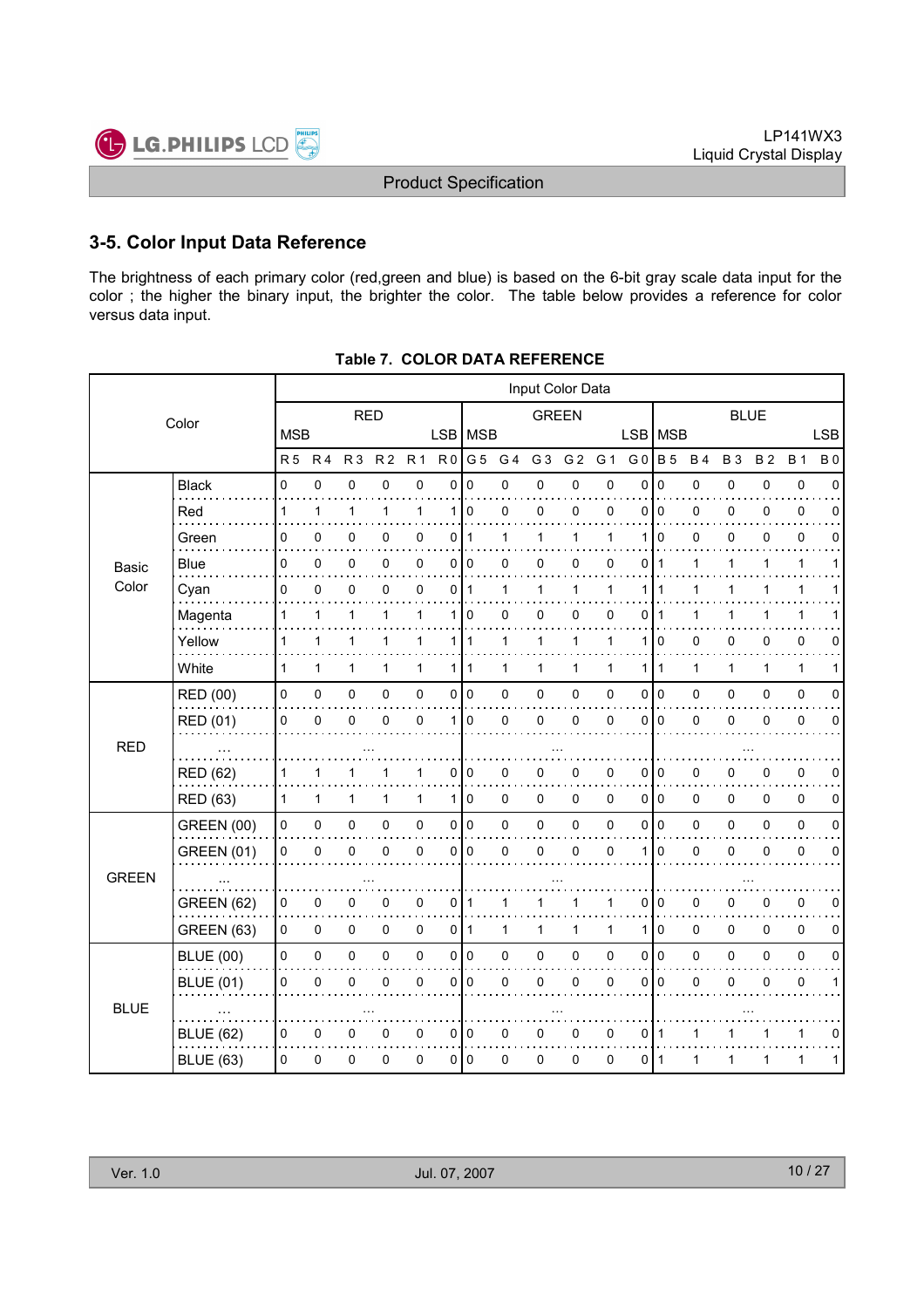

### 3-6. Power Sequence



#### Table 8. POWER SEQUENCE TABLE

| Parameter      |          | Value | Units |      |
|----------------|----------|-------|-------|------|
|                | Min.     | Typ.  | Max.  |      |
| T <sub>1</sub> | 0.5      |       | 10    | (ms) |
| $T_{2}$        | 0        |       | 50    | (ms) |
| $T_3$          | 200      |       |       | (ms) |
| T <sub>4</sub> | 200      |       |       | (ms) |
| $T_5$          | $\Omega$ |       | 50    | (ms) |
| $T_6$          | O        |       | 10    | (ms) |
| T <sub>7</sub> | 200      |       |       | (ms) |

Note)

1. Please avoid floating state of interface signal at invalid period.

2. When the interface signal is invalid, be sure to pull down the power supply for LCD VCC to 0V.

3. Lamp power must be turn on after power supply for LCD and interface signal are valid.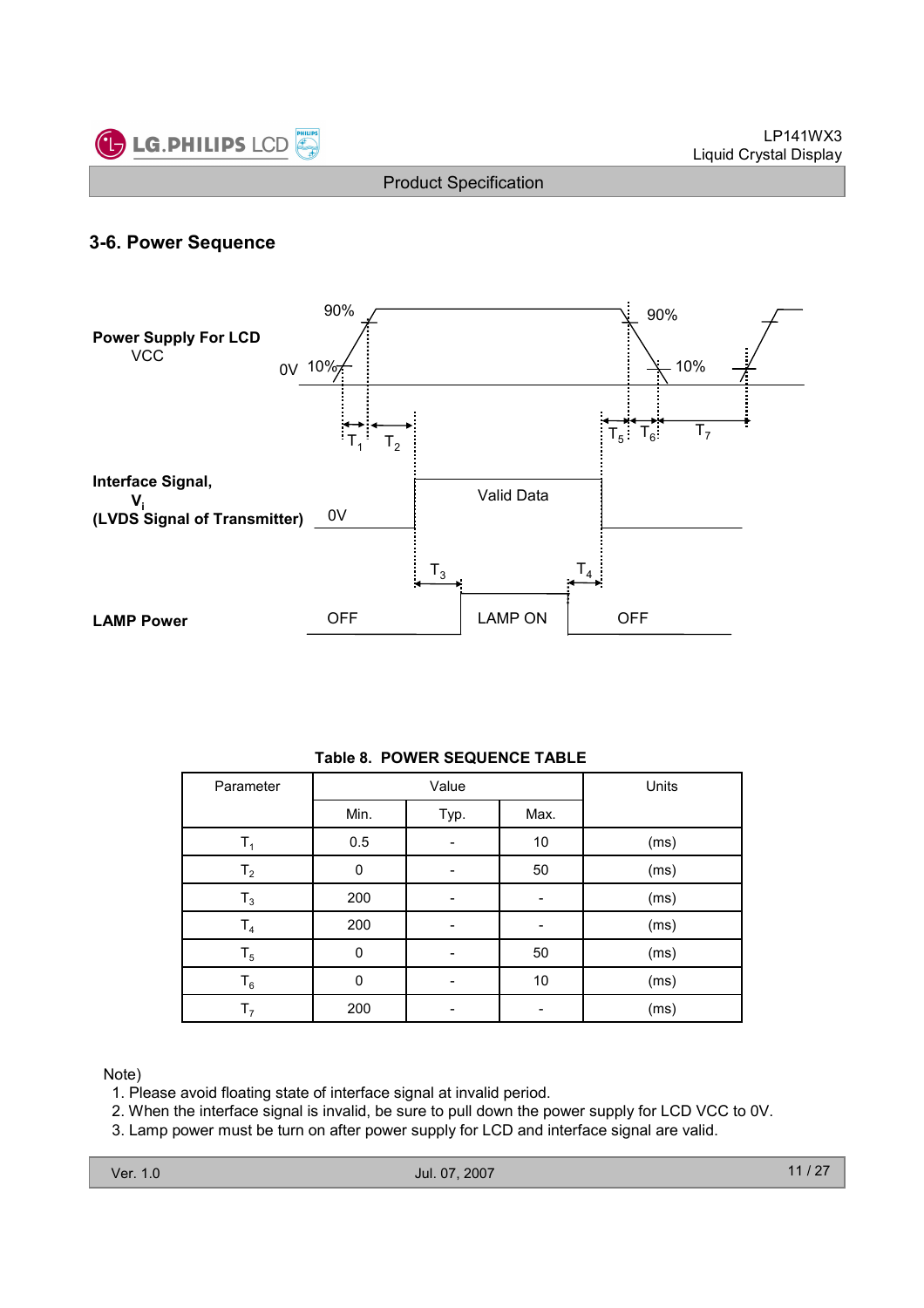

### 4. Optical Specification

Optical characteristics are determined after the unit has been 'ON' and stable for approximately 30 minutes in a dark environment at 25°C. The values specified are at an approximate distance 50cm from the LCD surface at a viewing angle of  $\Phi$  and  $\Theta$  equal to 0°.

FIG. 1 presents additional information concerning the measurement equipment and method.



# FIG. 1 Optical Characteristic Measurement Equipment and Method

|  |  | Table 9.  OPTICAL CHARACTERISTICS |
|--|--|-----------------------------------|
|--|--|-----------------------------------|

Ta=25°C, VCC=3.3V, fv=60Hz, f<sub>CLK</sub>= 69.3MHz,  $I_{BL}$ = 6.0mA

| Parameter                    |                |       | Values |       | Units             | <b>Notes</b> |
|------------------------------|----------------|-------|--------|-------|-------------------|--------------|
|                              | Symbol         | Min   | Typ    | Max   |                   |              |
| Contrast Ratio               | <b>CR</b>      | 300   |        |       |                   |              |
| Surface Luminance, white     | $L_{WH}$       | 170   | 200    |       | cd/m <sup>2</sup> | 2            |
| Luminance Variation          | $\delta$ white |       |        | 1.6   |                   | 3            |
| Response Time                |                |       |        |       |                   | 4            |
| Rise Time                    | $Tr_R$         |       | 5.5    | 9     | ms                |              |
| Delay Time                   | $Tr_D$         |       | 10.5   | 16    | ms                |              |
| <b>Color Coordinates</b>     |                |       |        |       |                   |              |
| <b>RED</b>                   | <b>RX</b>      | 0.554 | 0.584  | 0.614 |                   |              |
|                              | <b>RY</b>      | 0.317 | 0.347  | 0.377 |                   |              |
| <b>GREEN</b>                 | <b>GX</b>      | 0.294 | 0.324  | 0.354 |                   |              |
|                              | GY             | 0.512 | 0.542  | 0.572 |                   |              |
| <b>BLUE</b>                  | <b>BX</b>      | 0.128 | 0.158  | 0.188 |                   |              |
|                              | BY             | 0.115 | 0.145  | 0.175 |                   |              |
| <b>WHITE</b>                 | <b>WX</b>      | 0.283 | 0.313  | 0.343 |                   |              |
|                              | <b>WY</b>      | 0.299 | 0.329  | 0.359 |                   |              |
| <b>Viewing Angle</b>         |                |       |        |       |                   | 5            |
| x axis, right( $\Phi$ =0°)   | $\Theta$ r     | 40    |        |       | degree            |              |
| x axis, left ( $\Phi$ =180°) | $\Theta$       | 40    |        |       | degree            |              |
| y axis, up ( $\Phi$ =90°)    | $\Theta$ u     | 15    |        |       | degree            |              |
| y axis, down ( $\Phi$ =270°) | $\Theta$ d     | 35    |        |       | degree            |              |
| Gray Scale                   |                |       |        |       |                   | 6            |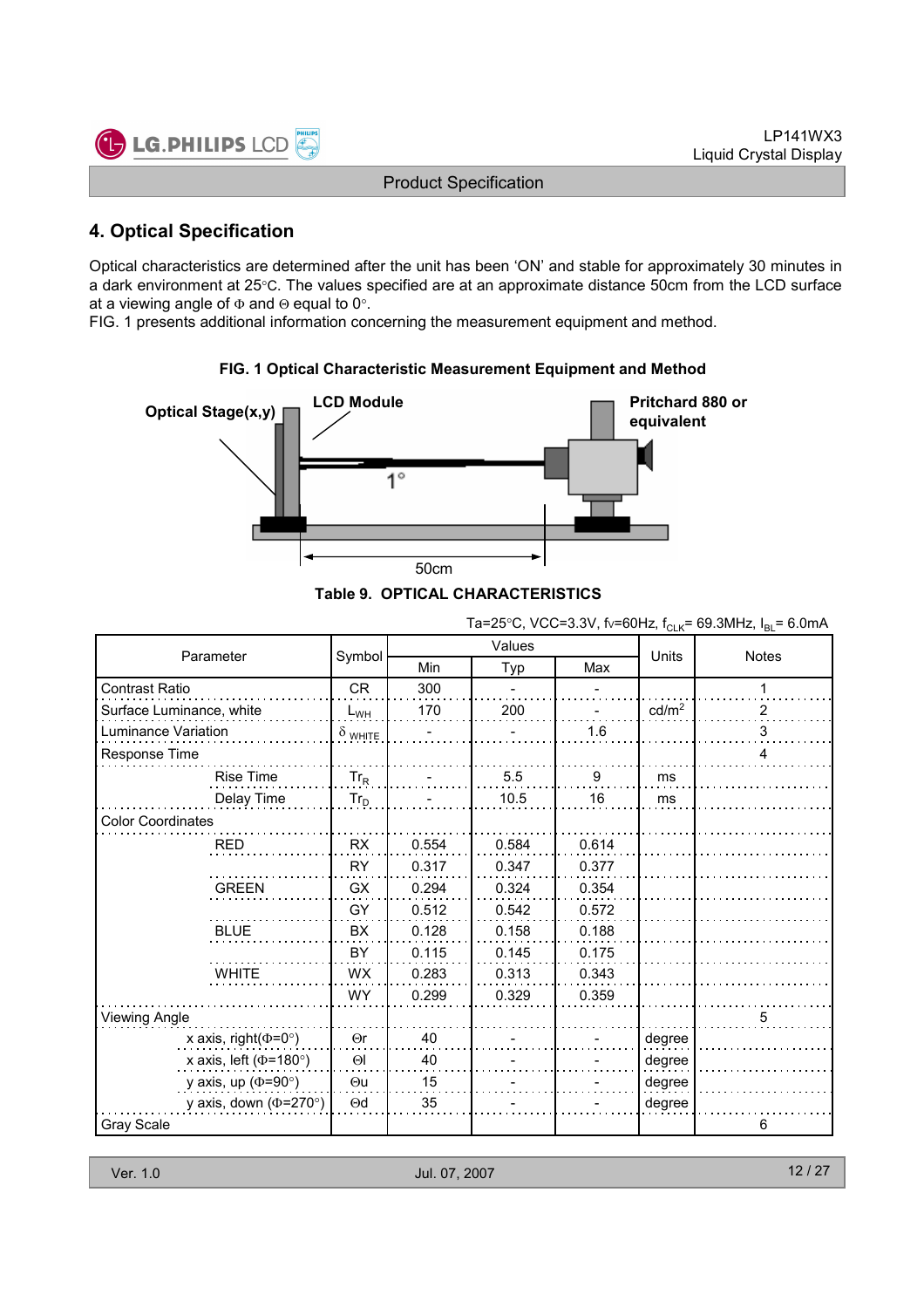



Note)

1. Contrast Ratio(CR) is defined mathematically as Surface Luminance with all white pixels

Contrast Ratio =

Surface Luminance with all black pixels

2. Surface luminance is the average of 5 point across the LCD surface 50cm from the surface with all pixels displaying white. For more information see FIG 1.

 $L_{WH}$  = Average( $L_1, L_2, ... L_5$ )

3. The variation in surface luminance, The panel total variation ( $\delta_{WHTE}$ ) is determined by measuring L<sub>N</sub> at each test position 1 through 13 and then defined as followed numerical formula. For more information see FIG 2.

Maximum $(\mathsf{L}_1, \mathsf{L}_2, \ldots \mathsf{L}_{13})$  $\delta$  white =  $-$ Minimum $(\mathsf{L}_1, \mathsf{L}_2, \ldots \mathsf{L}_{13})$ 

- 4. Response time is the time required for the display to transition from white to black (rise time,  $\mathsf{Tr}_{\mathsf{R}}$ ) and from black to white(Decay Time, Tr $_{\textrm{\scriptsize D}}$ ). For additional information see FIG 3.
- 5. Viewing angle is the angle at which the contrast ratio is greater than 10. The angles are determined for the horizontal or x axis and the vertical or y axis with respect to the z axis which is normal to the LCD surface. For more information see FIG 4.

\*  $f_v = 60$ Hz

| <b>Gray Level</b> | Luminance [%] (Typ)                                         |
|-------------------|-------------------------------------------------------------|
|                   | 0.21                                                        |
|                   | 1.99                                                        |
| L <sub>15</sub>   |                                                             |
| <b>123</b>        | 11.96                                                       |
| L31               | 19.2                                                        |
| L <sub>39</sub>   | $\begin{array}{c} \begin{array}{c} \end{array} \end{array}$ |
| l 47              | 53.2                                                        |
| L <sub>55</sub>   | 77.4                                                        |
|                   |                                                             |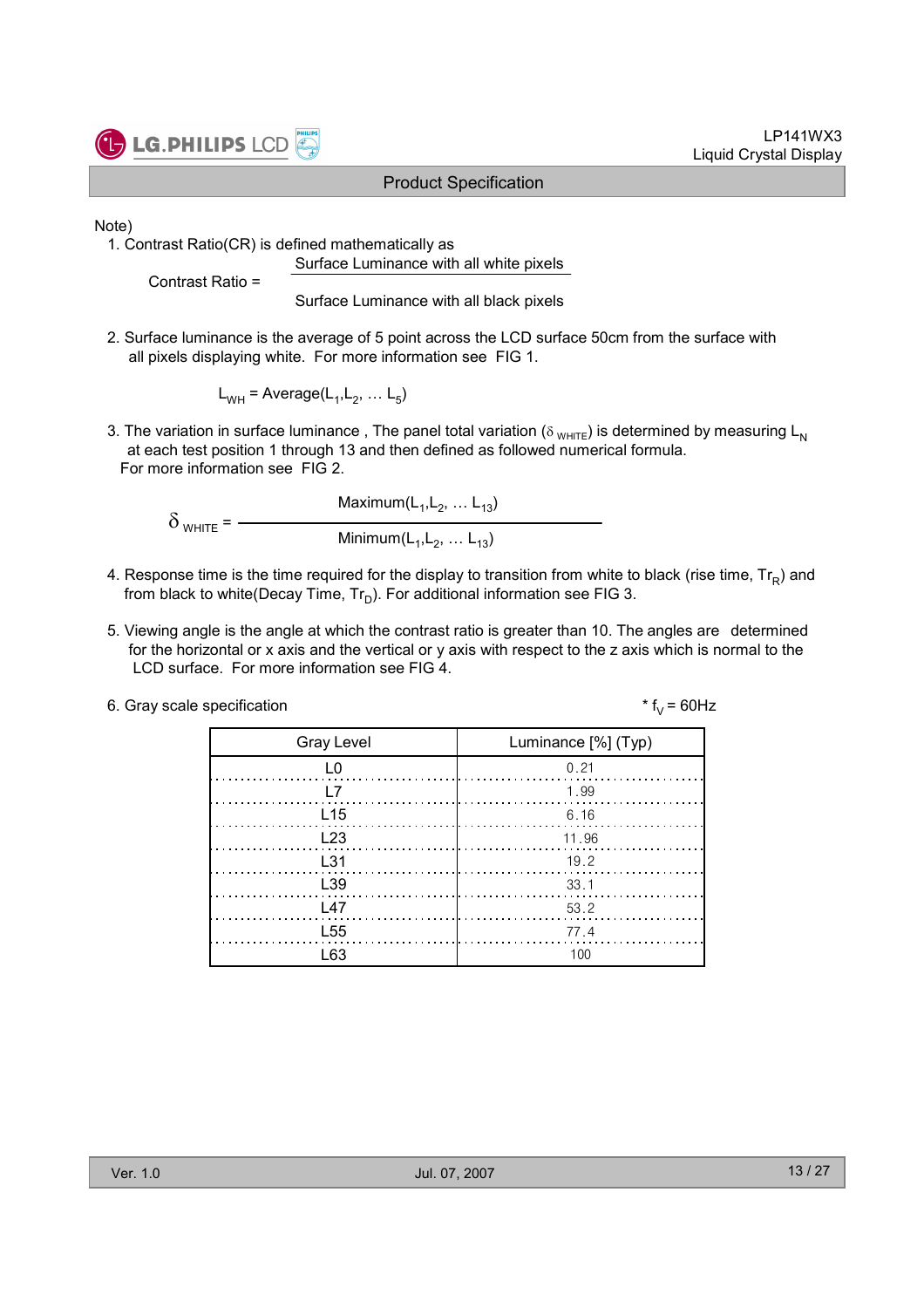

#### FIG. 2 Luminance

<measuring point for surface luminance & measuring point for luminance variation>



H,V : ACTIVE AREA A : H/4 mm B : V/4 mm C : 10 mm D : 10 mm POINTS : 13 POINTS

#### FIG. 3 Response Time

The response time is defined as the following figure and shall be measured by switching the input signal for "black" and "white".

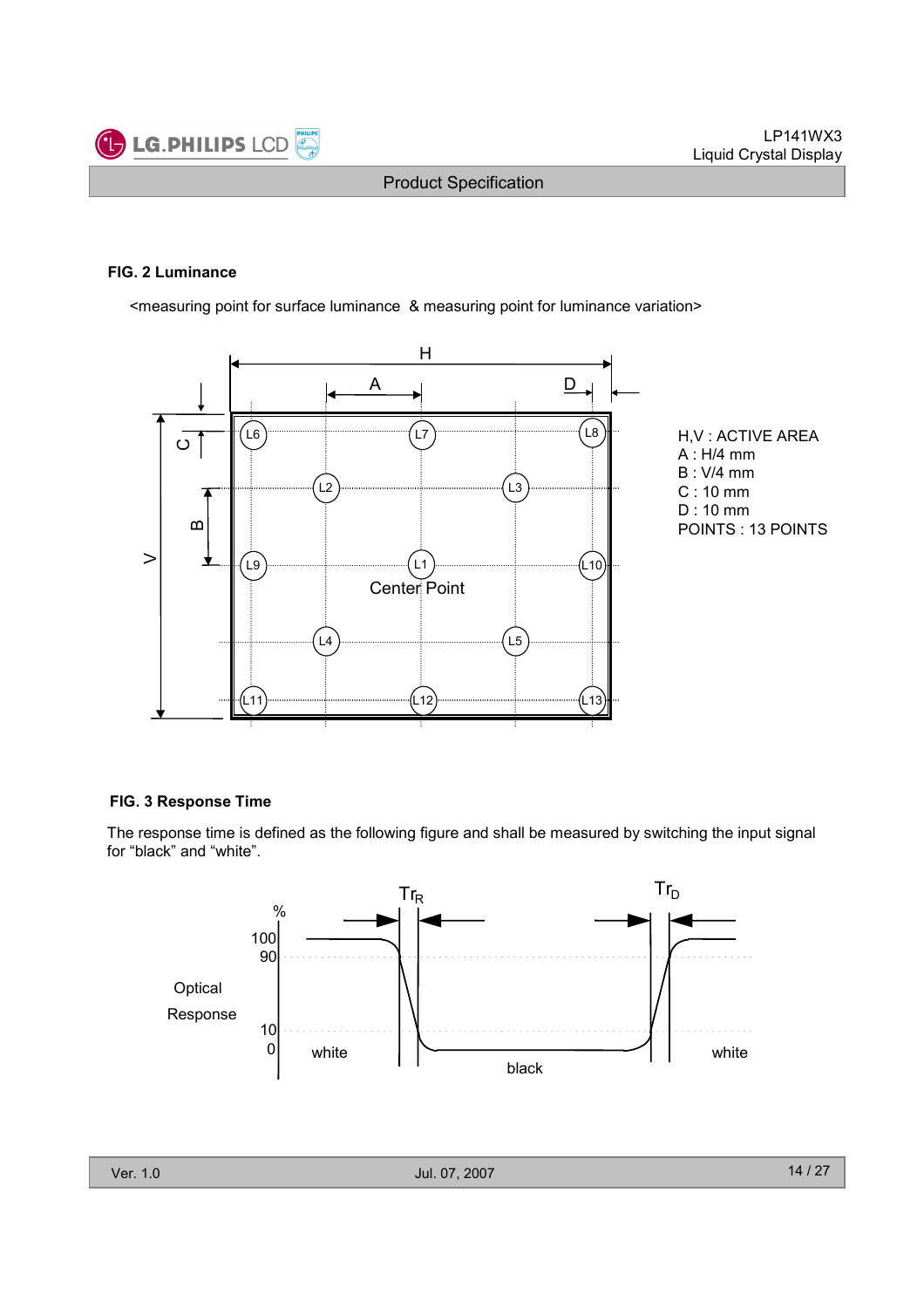

#### FIG. 4 Viewing angle



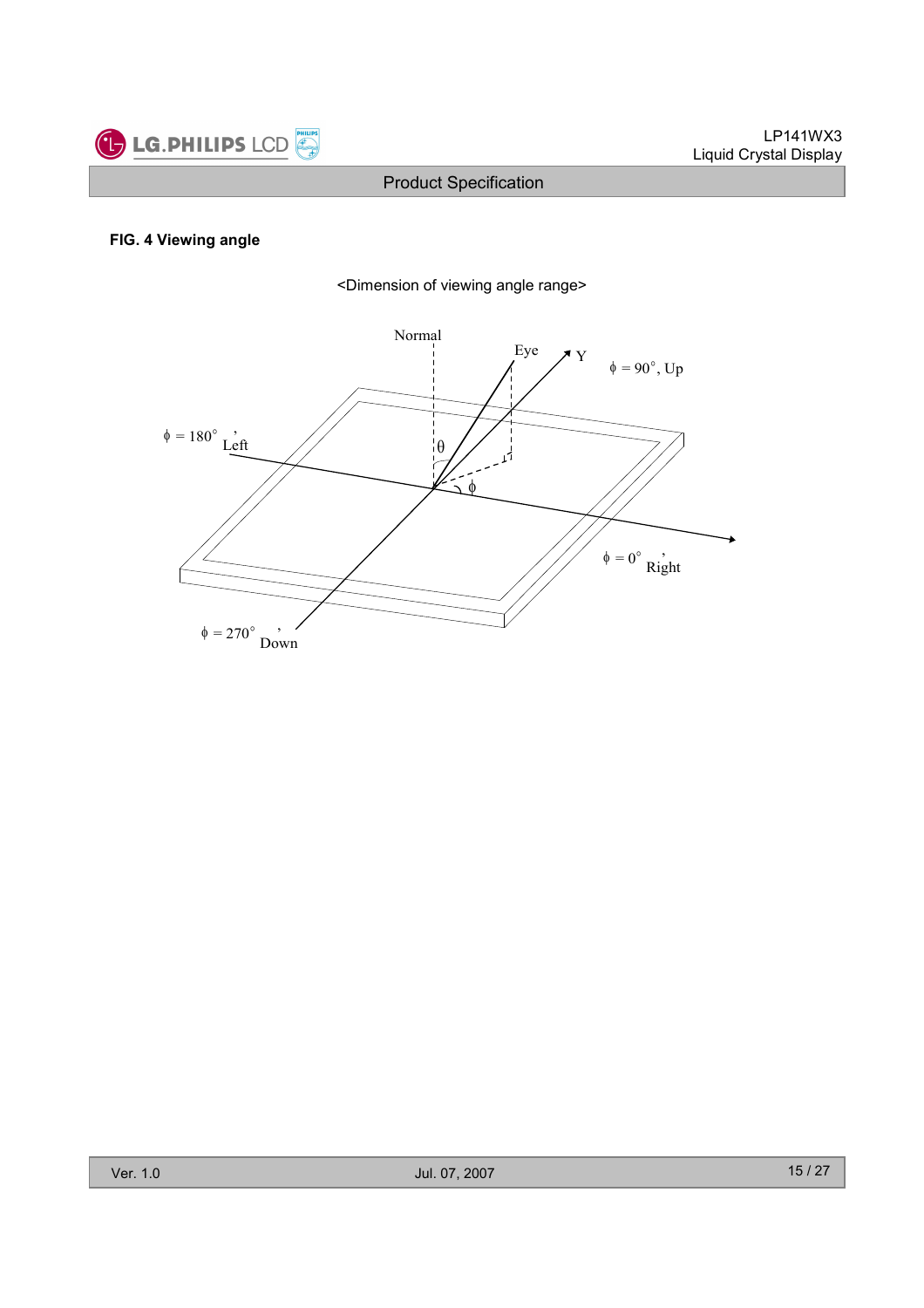

### 5. Mechanical Characteristics

The contents provide general mechanical characteristics for the model LP141WX3. In addition the figures in the next page are detailed mechanical drawing of the LCD.

|                     | Horizontal                                  | $319.5 \pm 0.5$ mm  |  |  |  |
|---------------------|---------------------------------------------|---------------------|--|--|--|
| Outline Dimension   | Vertical                                    | $205.5 \pm 0.5$ mm  |  |  |  |
|                     | Depth                                       | $5.5$ mm $(max)$    |  |  |  |
| Bezel Area          | Horizontal                                  | $307.96 \pm 0.5$ mm |  |  |  |
|                     | Vertical                                    | $194.60 \pm 0.5$ mm |  |  |  |
|                     | Horizontal                                  | 303.74 mm           |  |  |  |
| Active Display Area | Vertical                                    | 189.84 mm           |  |  |  |
| Weight              | 390g (Typ.) 400g (Max.)                     |                     |  |  |  |
| Surface Treatment   | Anti-glare treatment of the front polarizer |                     |  |  |  |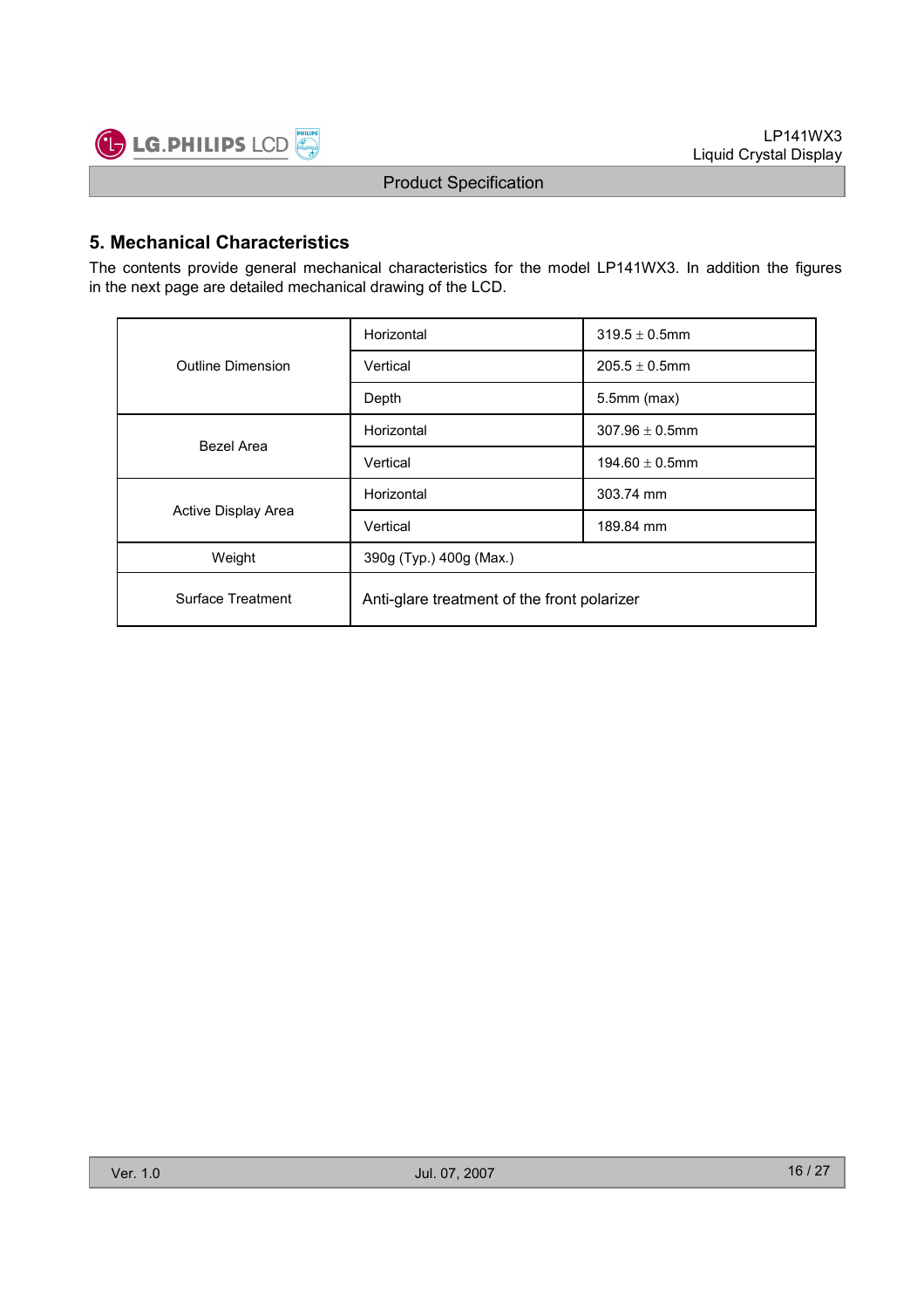

Lamp Wire Length:  $61.4$ mm  $\pm$  5mm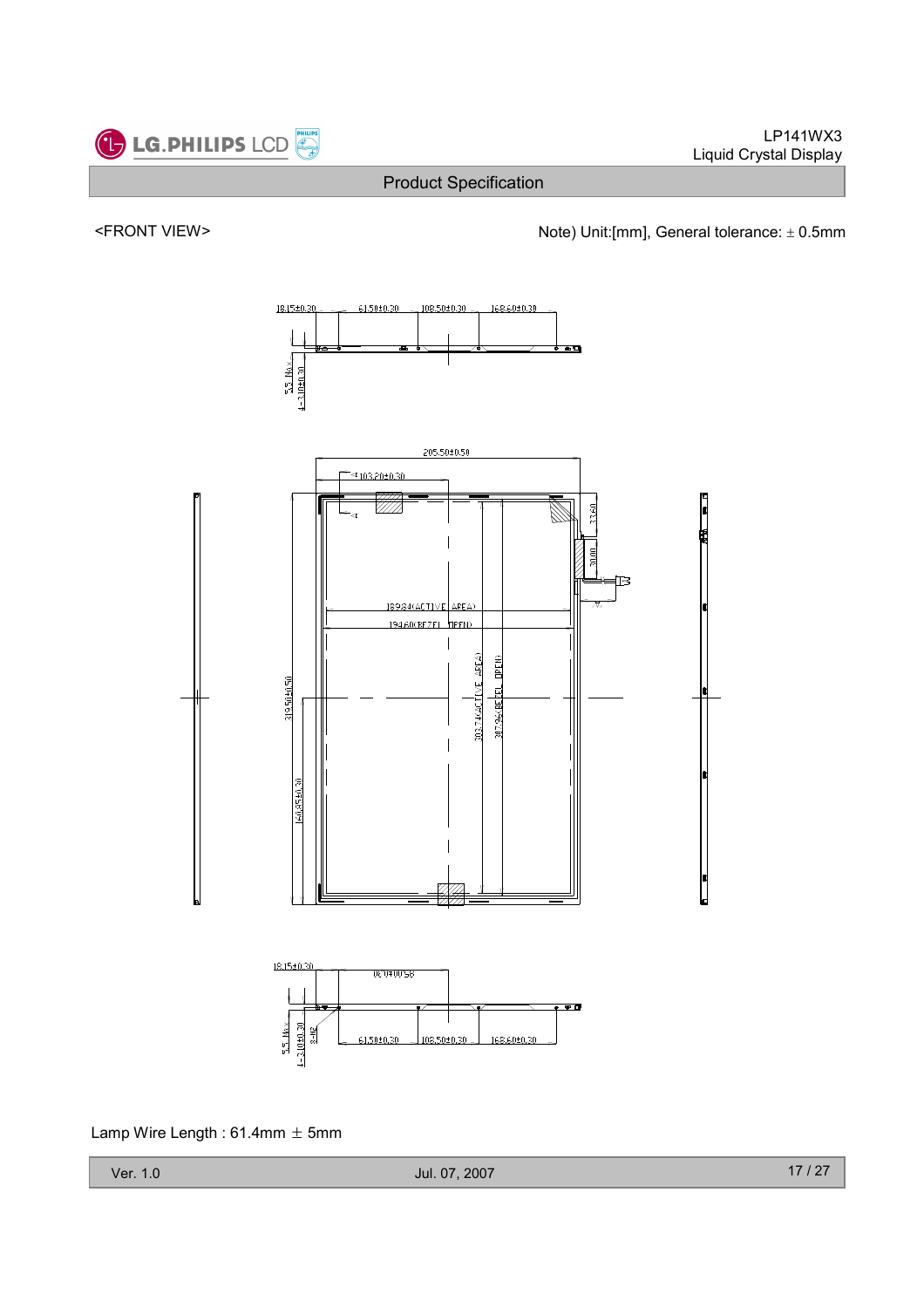

Product Specification

<REAR VIEW> Note) Unit:[mm], General tolerance: ± 0.5mm

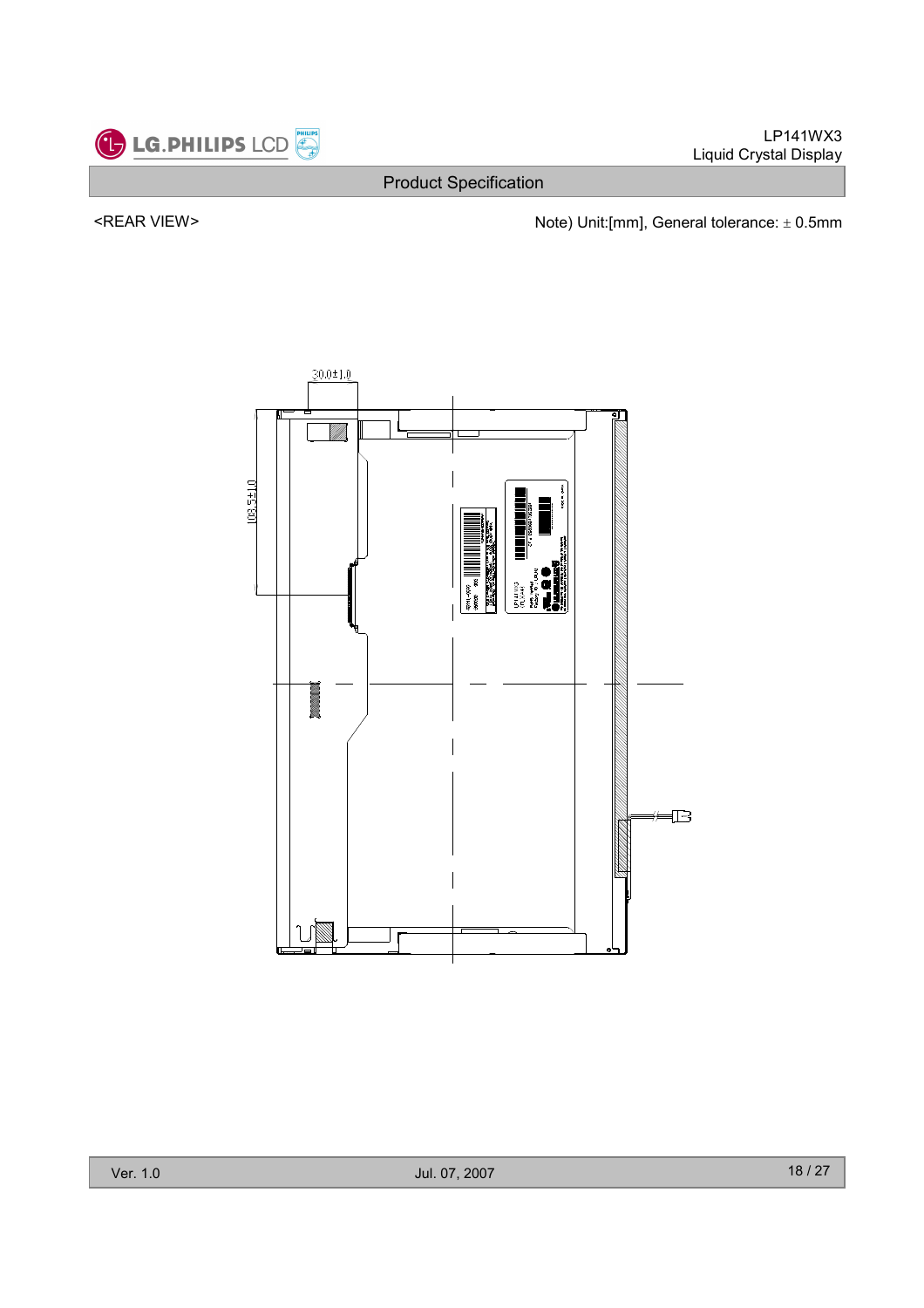

[ DETAIL DESCRIPTION OF SIDE MOUNTING SCREW ]



SECTION A-A<br>SCALE 5/1

# \*SCREW(8ea) TORQUE : 2kgf.cm max \*Mounting SCREW Depth : 2.5mm max

Note) Unit:[mm], General tolerance: ± 0.5mm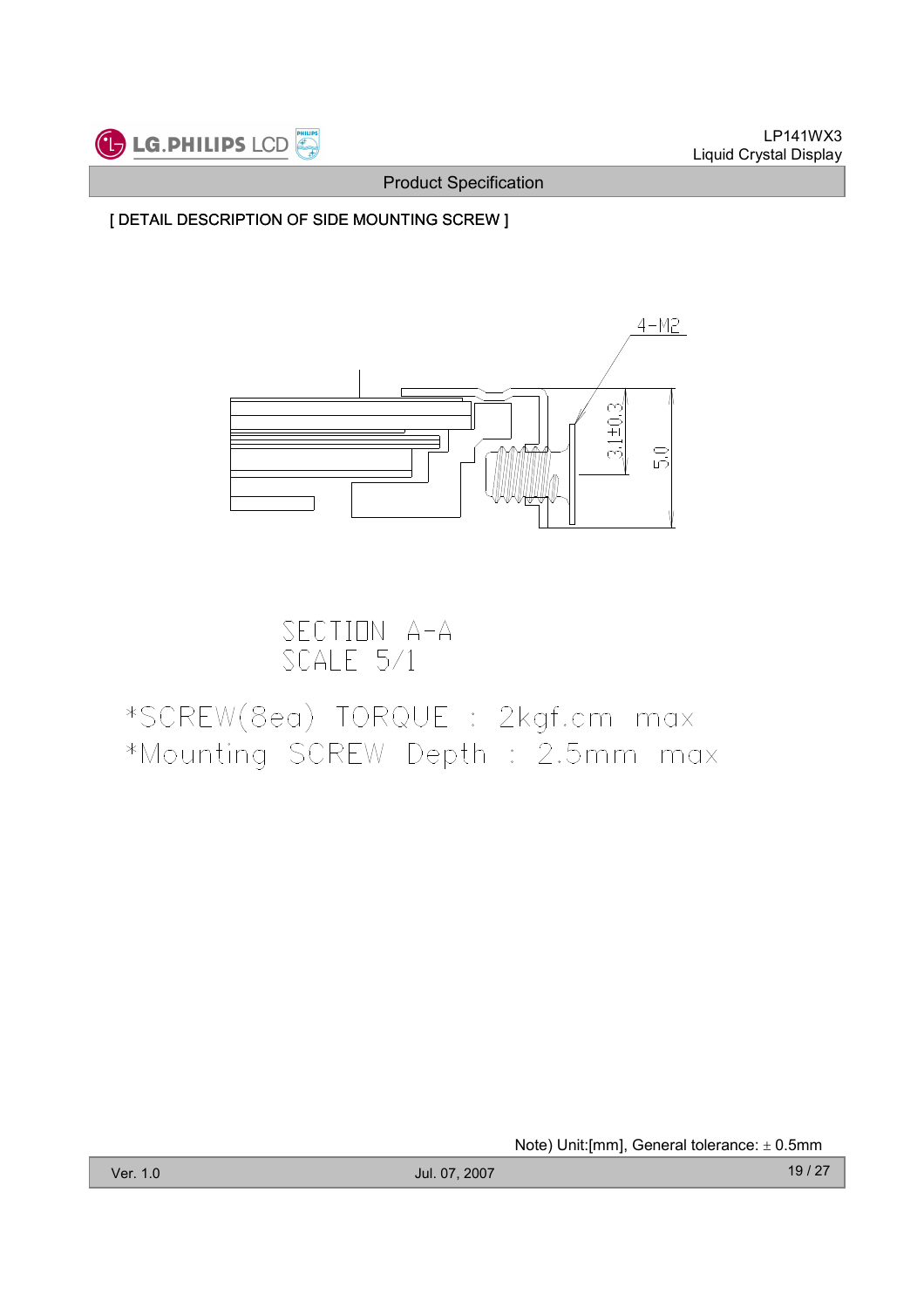

### 6. Reliability

Environment test condition

| No. | <b>Test Item</b>                            | Conditions                                                                                       |
|-----|---------------------------------------------|--------------------------------------------------------------------------------------------------|
| 1   | High temperature storage test               | Ta= $60^{\circ}$ C, 240h                                                                         |
| 2   | Low temperature storage test                | Ta= $-20^{\circ}$ C, 240h                                                                        |
| 3   | High temperature operation test             | Ta= 50°C, 50%RH, 240h                                                                            |
| 4   | Low temperature operation test              | Ta= $0^{\circ}$ C, 240h                                                                          |
| 5   | Vibration test (non-operating)              | Sine wave, $10 \sim 500 \sim 10$ Hz, 1.5G, 0.37 oct/min<br>3 axis, 1 hour/axis                   |
| 6   | Shock test (non-operating)                  | Half sine wave, 180G, 2ms<br>one shock of each six faces(I.e. run 180G 2ms<br>for all six faces) |
| 7   | Altitude<br>operating<br>storage / shipment | $0 \sim 10,000$ feet (3,048m) 24Hr<br>$0 \sim 40,000$ feet (12,192m) 24Hr                        |

{ Result Evaluation Criteria }

There should be no change which might affect the practical display function when the display quality test is conducted under normal operating condition.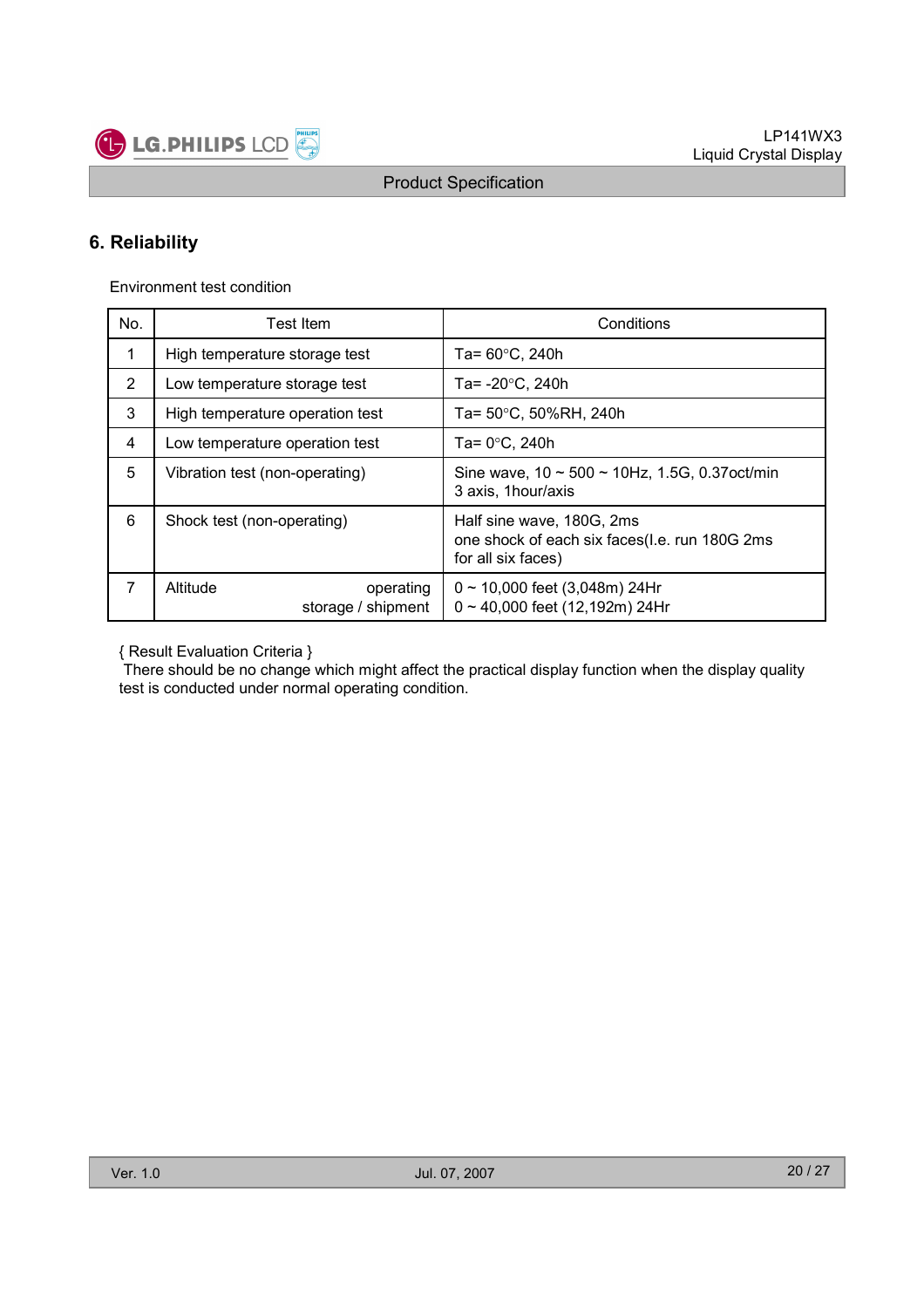

### 7. International Standards

### 7-1. Safety

a) UL 60950, Third Edition, Underwriters Laboratories, Inc., Dated Dec. 11, 2000.

Standard for Safety of Information Technology Equipment, Including Electrical Business Equipment. b) CAN/CSA C22.2, No. 60950, Third Edition, Canadian Standards Association, Dec. 1, 2000. Standard for Safety of Information Technology Equipment, Including Electrical Business Equipment.

c) EN 60950 : 2000, Third Edition

IEC 60950 : 1999, Third Edition

European Committee for Electrotechnical Standardization(CENELEC)

EUROPEAN STANDARD for Safety of Information Technology Equipment Including Electrical Business Equipment.

### 7-2. EMC

a) ANSI C63.4 "Methods of Measurement of Radio-Noise Emissions from Low-Voltage Electrical and Electrical Equipment in the Range of 9kHZ to 40GHz. "American National Standards Institute(ANSI), 1992

b) C.I.S.P.R "Limits and Methods of Measurement of Radio Interface Characteristics of Information Technology Equipment." International Special Committee on Radio Interference.

c) EN 55022 "Limits and Methods of Measurement of Radio Interface Characteristics of Information Technology Equipment." European Committee for Electrotechnical Standardization.(CENELEC), 1998 ( Including A1: 2000 )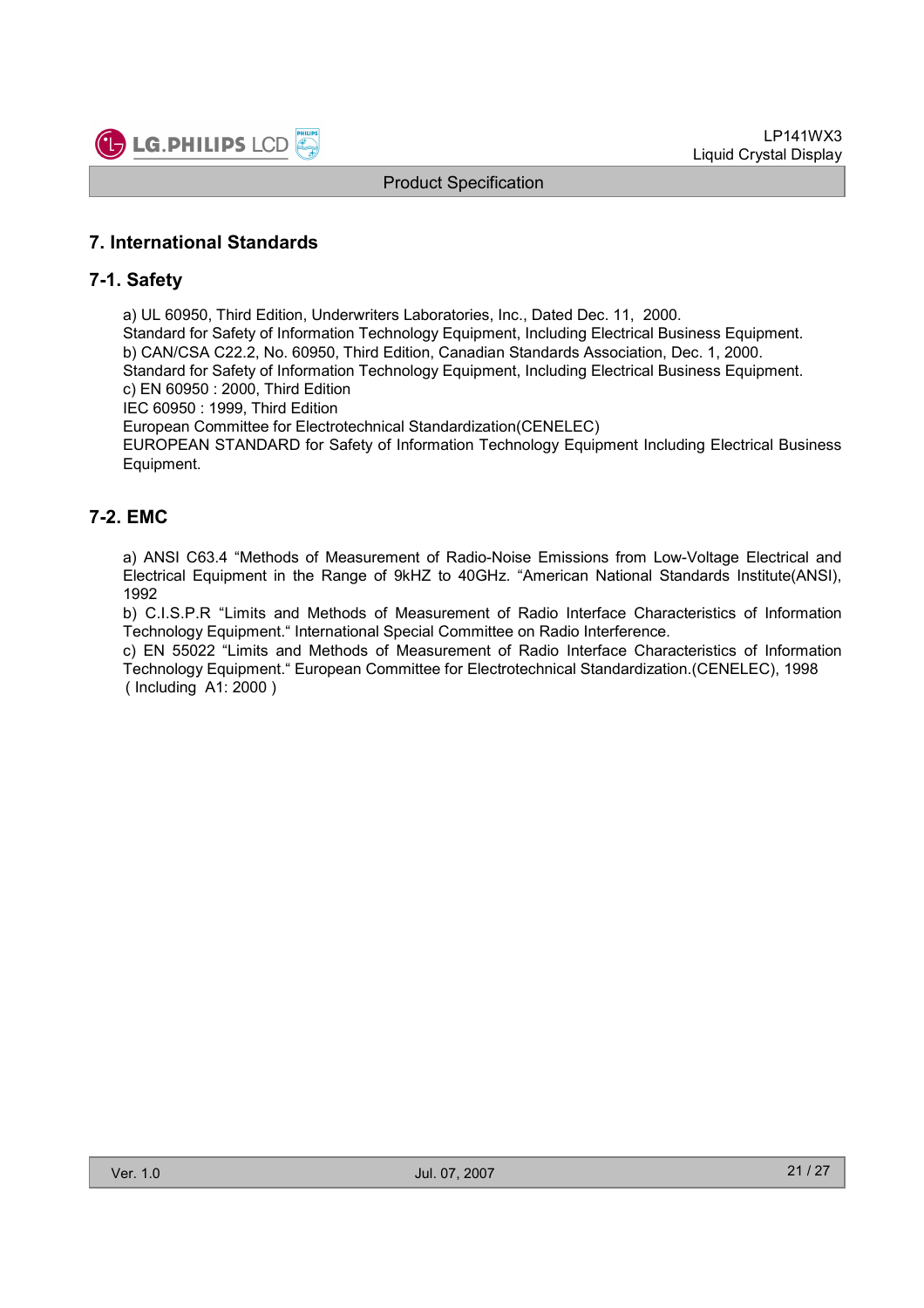

### 8. Packing

### 8-1. Designation of Lot Mark

a) Lot Mark



| A,B,C: SIZE(INCH) |
|-------------------|
| E: MONTH          |

D : YEAR  $F \sim M$  : SERIAL NO.

Note

1. YEAR

| Year | 2001 | 2002 | 2003 | 2004 | 2005 | 2006 | 2007 | 2008 | 2009 | 2010 |
|------|------|------|------|------|------|------|------|------|------|------|
| Mark |      |      |      |      |      |      |      |      |      |      |

#### 2. MONTH

| Month | Jan | Feb | Mar | Apr | Mav | Jun | Jul | Aug | Sep | Oct | Nov | Dec |
|-------|-----|-----|-----|-----|-----|-----|-----|-----|-----|-----|-----|-----|
| Mark  |     | -   |     |     |     |     |     |     |     |     | ◡   | ັ   |

b) Location of Lot Mark

Serial No. is printed on the label. The label is attached to the backside of the LCD module. This is subject to change without prior notice.

### 8-2. Packing Form

- a) Package quantity in one box : 20 pcs
- b) Box Size : 430 X 334 X 287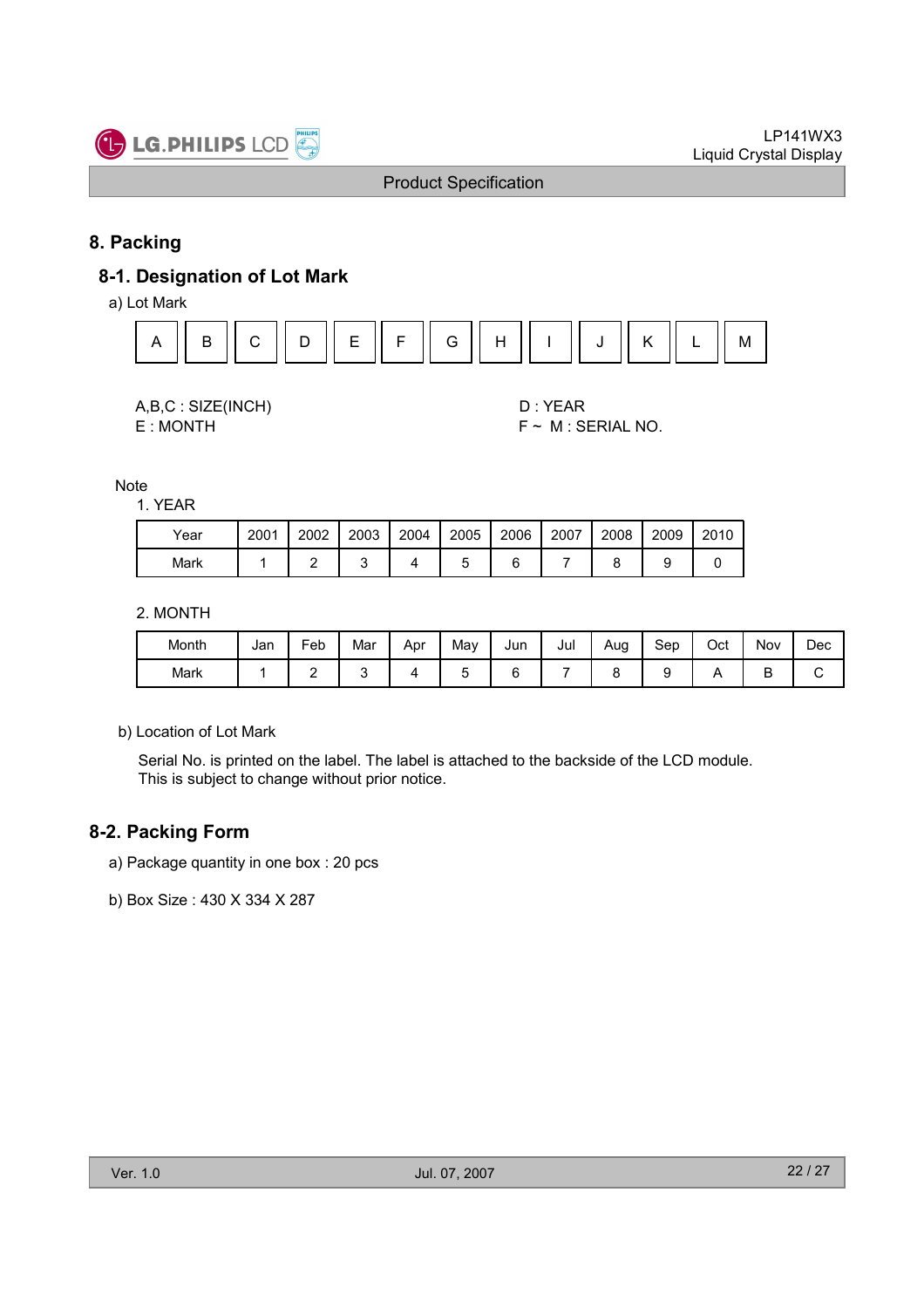

### 9. PRECAUTIONS

Please pay attention to the followings when you use this TFT LCD module.

### 9-1. MOUNTING PRECAUTIONS

- (1) You must mount a module using holes arranged in four corners or four sides.
- (2) You should consider the mounting structure so that uneven force (ex. Twisted stress) is not applied to the module. And the case on which a module is mounted should have sufficient strength so that external force is not transmitted directly to the module.
- (3) Please attach the surface transparent protective plate to the surface in order to protect the polarizer. Transparent protective plate should have sufficient strength in order to the resist external force.
- (4) You should adopt radiation structure to satisfy the temperature specification.
- (5) Acetic acid type and chlorine type materials for the cover case are not desirable because the former generates corrosive gas of attacking the polarizer at high temperature and the latter causes circuit break by electro-chemical reaction.
- (6) Do not touch, push or rub the exposed polarizers with glass, tweezers or anything harder than HB pencil lead. And please do not rub with dust clothes with chemical treatment. Do not touch the surface of polarizer for bare hand or greasy cloth.(Some cosmetics are detrimental to the polarizer.)
- (7) When the surface becomes dusty, please wipe gently with absorbent cotton or other soft materials like chamois soaks with petroleum benzene. Normal-hexane is recommended for cleaning the adhesives used to attach front / rear polarizers. Do not use acetone, toluene and alcohol because they cause chemical damage to the polarizer.
- (8) Wipe off saliva or water drops as soon as possible. Their long time contact with polarizer causes deformations and color fading.
- (9) Do not open the case because inside circuits do not have sufficient strength.

### 9-2. OPERATING PRECAUTIONS

- (1) The spike noise causes the mis-operation of circuits. It should be lower than following voltage :  $V=\pm 200$ mV(Over and under shoot voltage)
- (2) Response time depends on the temperature.(In lower temperature, it becomes longer.)
- (3) Brightness depends on the temperature. (In lower temperature, it becomes lower.) And in lower temperature, response time(required time that brightness is stable after turned on) becomes longer.
- (4) Be careful for condensation at sudden temperature change. Condensation makes damage to polarizer or electrical contacted parts. And after fading condensation, smear or spot will occur.
- (5) When fixed patterns are displayed for a long time, remnant image is likely to occur.
- (6) Module has high frequency circuits. Sufficient suppression to the electromagnetic interference shall be done by system manufacturers. Grounding and shielding methods may be important to minimized the interference.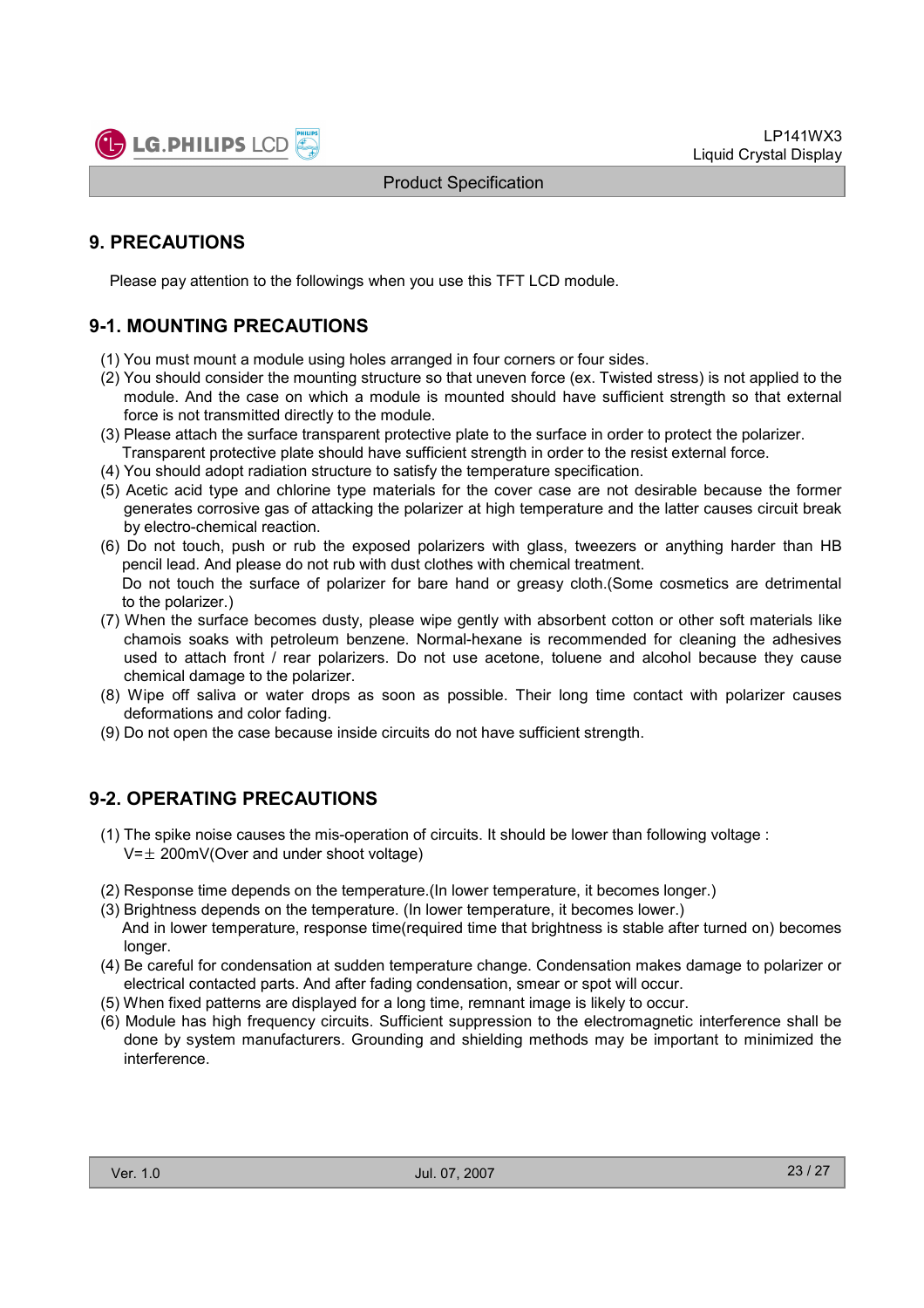

### 9-3. ELECTROSTATIC DISCHARGE CONTROL

Since a module is composed of electronic circuits, it is not strong to electrostatic discharge. Make certain that treatment persons are connected to ground through wrist band etc. And don't touch interface pin directly.

### 9-4. PRECAUTIONS FOR STRONG LIGHT EXPOSURE

Strong light exposure causes degradation of polarizer and color filter.

### 9-5. STORAGE

When storing modules as spares for a long time, the following precautions are necessary.

- (1) Store them in a dark place. Do not expose the module to sunlight or fluorescent light. Keep the temperature between 5°C and 35°C at normal humidity.
- (2) The polarizer surface should not come in contact with any other object. It is recommended that they be stored in the container in which they were shipped.

### 9-6. HANDLING PRECAUTIONS FOR PROTECTION FILM

- (1) When the protection film is peeled off, static electricity is generated between the film and polarizer. This should be peeled off slowly and carefully by people who are electrically grounded and with well ion-blown equipment or in such a condition, etc.
- (2) The protection film is attached to the polarizer with a small amount of glue. If some stress is applied to rub the protection film against the polarizer during the time you peel off the film, the glue is apt to remain on the polarizer.

Please carefully peel off the protection film without rubbing it against the polarizer.

- (3) When the module with protection film attached is stored for a long time, sometimes there remains a very small amount of glue still on the polarizer after the protection film is peeled off.
- (4) You can remove the glue easily. When the glue remains on the polarizer surface or its vestige is recognized, please wipe them off with absorbent cotton waste or other soft material like chamois soaked with normal-hexane.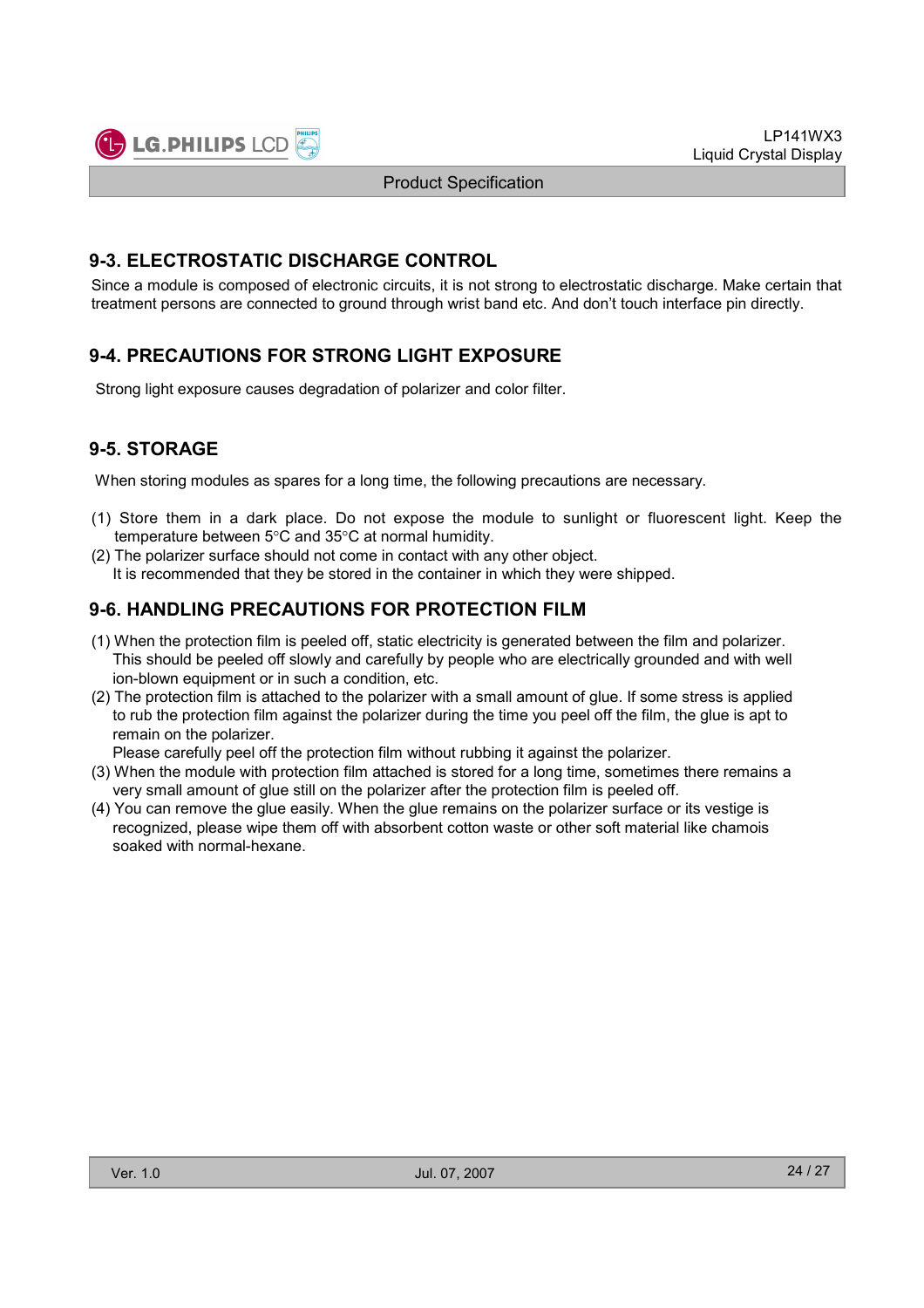

# Product Specification

| LP141WX3-TLA4 E-EDID DATA (Ver 0.1)                                                                                                  |                        |  |  |  |  |  |  |  |  |  |
|--------------------------------------------------------------------------------------------------------------------------------------|------------------------|--|--|--|--|--|--|--|--|--|
| Value<br>Value<br>Byte#<br>Byte#                                                                                                     |                        |  |  |  |  |  |  |  |  |  |
| <b>Field Name and Comments</b><br>(HEX)<br>(binary)<br>(HEX)<br>(decimal)                                                            |                        |  |  |  |  |  |  |  |  |  |
| 0000 0000<br>$\mathbf{0}$<br>0<br>00<br>Header<br>0 I                                                                                |                        |  |  |  |  |  |  |  |  |  |
| 1111 1111<br>F<br>F<br>$\mathbf{1}$<br>01<br>Header                                                                                  |                        |  |  |  |  |  |  |  |  |  |
| 1111 1111<br>2<br>F<br>F<br>02<br>Header                                                                                             |                        |  |  |  |  |  |  |  |  |  |
| F<br>F<br>1111 1111<br>3<br>03<br>Header<br>F<br>F<br>1111 1111<br>4<br>04<br>Header                                                 | Header                 |  |  |  |  |  |  |  |  |  |
| 5<br>F<br>F<br>1111 1111<br>05<br>Header                                                                                             |                        |  |  |  |  |  |  |  |  |  |
| 1111 1111<br>F<br>6<br>F<br>06<br>Header                                                                                             |                        |  |  |  |  |  |  |  |  |  |
| 7<br>0<br>0<br>0000 0000<br>07<br>Header                                                                                             |                        |  |  |  |  |  |  |  |  |  |
| 3.<br>0011 0010<br>2<br>8<br>08<br>EISA manufacturer code(3 Character ID).<br>LPL                                                    |                        |  |  |  |  |  |  |  |  |  |
| 0<br>с<br>0000 1100<br>9.<br>09<br>EISA manufacturer code(Compressed ACS II)                                                         |                        |  |  |  |  |  |  |  |  |  |
| 0<br>0000 0001<br>10<br>$\mathbf{1}$<br>0A<br>Panel Supplier Reserved - Product code<br>0111                                         |                        |  |  |  |  |  |  |  |  |  |
| 0001 0001<br>11<br>0B<br>Panel Supplier Reserved - Product code<br>1.<br>-1                                                          |                        |  |  |  |  |  |  |  |  |  |
| 0000 0000<br>12<br>0<br>0<br>0C.<br>LCD Module Serial No. - Preferred but Optional ("0" If not used)  00                             | Vender/                |  |  |  |  |  |  |  |  |  |
| $\mathbf 0$<br>0000 0000<br>0<br>13<br>OD.<br>LCD Module Serial No. - Preferred but Optional ("0" If not used) 00                    | <b>Product ID</b>      |  |  |  |  |  |  |  |  |  |
| 0<br>$\mathbf 0$<br>0000 0000<br>14<br>0E<br>LCD Module Serial No. - Preferred but Optional ("0" If not used) 00                     |                        |  |  |  |  |  |  |  |  |  |
| 15<br>0<br>0<br>0000 0000<br>0F<br>LCD Module Serial No. - Preferred but Optional ("0" If not used) 00                               |                        |  |  |  |  |  |  |  |  |  |
| 0<br>0000 0000<br>16<br>0<br>10<br>Week of Manufacture<br>0 weeks                                                                    |                        |  |  |  |  |  |  |  |  |  |
| 17<br>0001 0001<br>11<br>Year of Manufacture<br>2007 year<br>$\mathbf{1}$<br>1                                                       |                        |  |  |  |  |  |  |  |  |  |
| 0000 0001<br>0<br>18<br>12<br>EDID Structure version(EDID V1.3) #<br>1.3 Version<br>-1                                               | EDID Version/          |  |  |  |  |  |  |  |  |  |
| 3<br>19<br><b>EDID Revision</b><br>0<br>0000 0011<br>13<br>8<br>$\mathbf{0}$<br>1000 0000<br>Video input Definition (Digital signal) | Revision               |  |  |  |  |  |  |  |  |  |
| 20<br>14<br>$\mathbf{1}$<br>Ε<br>0001 1110<br>21<br>15<br>Max H image size(Rounded cm)<br>30 cm                                      | Display                |  |  |  |  |  |  |  |  |  |
| 3<br>0001 0011<br>1<br>22<br>Max V image size(Rounded cm)<br>16<br>19 cm                                                             | Parameter              |  |  |  |  |  |  |  |  |  |
| 7.<br>8<br>0111 1000<br>23<br>17<br>Display gamma = (gamma*100)-100  <br>2.2 Gamma                                                   |                        |  |  |  |  |  |  |  |  |  |
| Feature Support (no_DPMS, no_Active Off/Very Low Power, RGB color<br>0<br>24<br>А<br>0000 1010<br>18                                 |                        |  |  |  |  |  |  |  |  |  |
| display, Timing BLK 1,no_ GTF).                                                                                                      |                        |  |  |  |  |  |  |  |  |  |
| 1011 0011<br>в<br>25<br>Red/Green Low Bits (RxRy/GxGy)<br>3<br>19                                                                    |                        |  |  |  |  |  |  |  |  |  |
| 5<br>8<br>1000 0101<br>26<br>Blue/White Low Bits (BxBy/WxWy)<br>1Α<br>9<br>5<br>1001 0101                                            |                        |  |  |  |  |  |  |  |  |  |
| 27<br>1B<br>Red X<br>$Rx = 0.584$<br>5<br>0101 1000<br>8<br>Red Y I<br>28<br>10<br>$Py = 0.347$                                      |                        |  |  |  |  |  |  |  |  |  |
| 5<br>з<br>0101 0011<br>29<br>1D<br>Green XI<br>$Gx = 0.324$                                                                          | Color                  |  |  |  |  |  |  |  |  |  |
| 8<br>1000 1010<br>А<br>30<br>1E<br>Green Y<br>$Gy = 0.542$                                                                           | Characteristic         |  |  |  |  |  |  |  |  |  |
| 2<br>0010 1000<br>8<br>31<br>1F<br>Blue X<br>$Bx = 0.158$                                                                            |                        |  |  |  |  |  |  |  |  |  |
| 2<br>5<br>0010 0101<br>32<br>Blue Y<br>20<br>$By = 0.145$                                                                            |                        |  |  |  |  |  |  |  |  |  |
| 5<br>0<br>0101 0000<br>21<br>White X<br>33<br>$Wx = 0.313$                                                                           |                        |  |  |  |  |  |  |  |  |  |
| 5<br>34<br>22<br>White Y<br>0101 0100<br>$Wy = 0.329$<br>4<br>0<br>0000 0000<br>0                                                    |                        |  |  |  |  |  |  |  |  |  |
| 35<br>23.<br>Established Timing I = 00h(If not used)<br>0<br>0<br>0000 0000<br>36<br>24<br>Established Timing II = 00h(If not used)  | Established<br>Timings |  |  |  |  |  |  |  |  |  |
| 37<br>25<br>Manufacturer's Timings = 00h(If not used)<br>0<br>0000 0000<br>0                                                         |                        |  |  |  |  |  |  |  |  |  |
| 0000 0001<br>0<br>38<br>26<br>Standard Timing Identification ID1 (01h if not used)<br>1                                              |                        |  |  |  |  |  |  |  |  |  |
| 0000 0001<br>0<br>27<br>Standard Timing Identification ID1 (01h if not used)<br>$\mathbf{1}$<br>39                                   |                        |  |  |  |  |  |  |  |  |  |
| 0<br>$\mathbf{1}$<br>0000 0001<br>40<br>28<br>Standard Timing Identification ID2 (01h if not used)                                   |                        |  |  |  |  |  |  |  |  |  |
| 0000 0001<br>0<br>41<br>29<br>Standard Timing Identification ID2 (01h if not used)<br>$\mathbf{1}$                                   |                        |  |  |  |  |  |  |  |  |  |
| 0<br>0000 0001<br>42<br>2A<br>$\mathbf{1}$<br>Standard Timing Identification ID3 (01h if not used)                                   |                        |  |  |  |  |  |  |  |  |  |
| $\mathbf{1}$<br>0000 0001<br>0<br>43<br>2В<br>Standard Timing Identification ID3 (01h if not used)                                   |                        |  |  |  |  |  |  |  |  |  |
| 0<br>0000 0001<br>$\mathbf{1}$<br>44<br>2C<br>Standard Timing Identification ID4 (01h if not used)                                   | Standard               |  |  |  |  |  |  |  |  |  |
| 0<br>0000 0001<br>$\mathbf{1}$<br>45<br>2D<br>Standard Timing Identification ID4 (01h if not used)                                   | Timing ID              |  |  |  |  |  |  |  |  |  |
| 0<br>0000 0001<br>46<br>2E<br>$\mathbf{1}$<br>Standard Timing Identification ID5 (01h if not used)                                   |                        |  |  |  |  |  |  |  |  |  |
| 0000 0001<br>47<br>2F<br>0<br>$\mathbf{1}$<br>Standard Timing Identification ID5 (01h if not used)                                   |                        |  |  |  |  |  |  |  |  |  |
| 0000 0001<br>0<br>$\mathbf{1}$<br>48<br>30<br>Standard Timing Identification ID6 (01h if not used)                                   |                        |  |  |  |  |  |  |  |  |  |
| 0000 0001<br>0<br>49<br>31<br>$\mathbf{1}$<br>Standard Timing Identification ID6 (01h if not used)                                   |                        |  |  |  |  |  |  |  |  |  |
| 0<br>0000 0001<br>50<br>32<br>$\mathbf{1}$<br>Standard Timing Identification ID7 (01h if not used)                                   |                        |  |  |  |  |  |  |  |  |  |
| 0000 0001<br>51<br>0<br>33<br>Standard Timing Identification ID7 (01h if not used)<br>$\mathbf{1}$                                   |                        |  |  |  |  |  |  |  |  |  |
| 0000 0001<br>0<br>52<br>34<br>$\overline{1}$<br>Standard Timing Identification ID8 (01h if not used)                                 |                        |  |  |  |  |  |  |  |  |  |
| 53<br>35<br>0<br>0000 0001<br>Standard Timing Identification ID8 (01h if not used)                                                   |                        |  |  |  |  |  |  |  |  |  |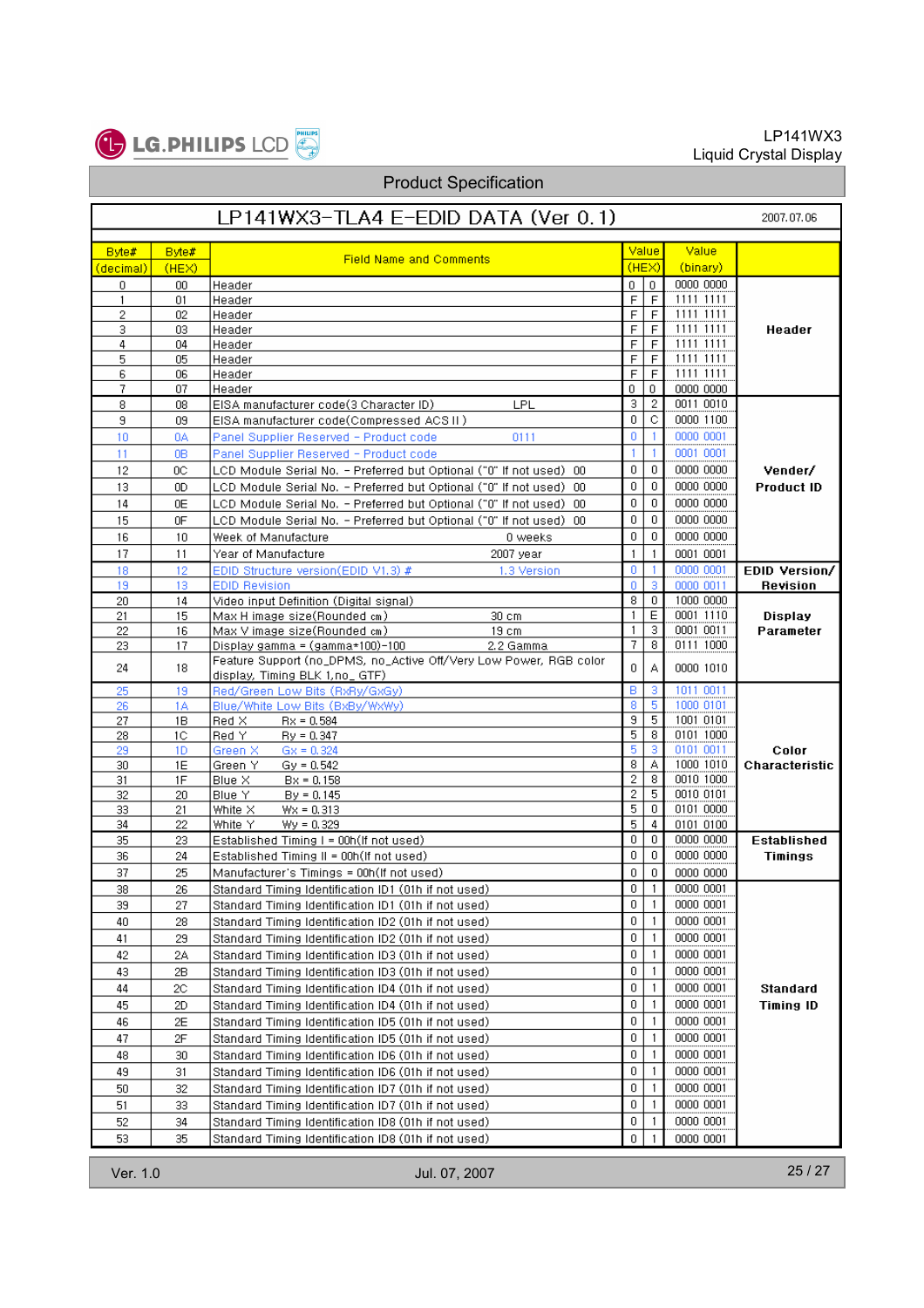

| <b>Product Specification</b> |           |                                                                                                  |                |                |           |                    |  |  |  |
|------------------------------|-----------|--------------------------------------------------------------------------------------------------|----------------|----------------|-----------|--------------------|--|--|--|
| Byte#                        | Byte#     |                                                                                                  |                | Value          | Value     |                    |  |  |  |
| (decimal)                    | (HEX)     | <b>Field Name and Comments</b>                                                                   |                | (HEX)          | (binary)  |                    |  |  |  |
| 54                           | 36        | Pixel Clock/10,000 (LSB)<br>69.3 MHz @ 60 Hz                                                     | $\mathbf{1}$   | $\overline{2}$ | 0001 0010 |                    |  |  |  |
| 55                           | 37        | Pixel Clock/10,000 (MSB)                                                                         | 1              | B              | 0001 1011 |                    |  |  |  |
| 56                           | 38        | 1280 pixels<br>Horizontal Active                                                                 | $\mathbf 0$    | $\mathbf{0}$   | 0000 0000 |                    |  |  |  |
| 57                           | 39        | Horizontal Blanking(Thbp)<br>125 pixels                                                          | 7              | D.             | 0111 1101 |                    |  |  |  |
| 58                           | 3A        | Horizontal Active / Horizontal Blanking(Thbp)                                                    | 5              | 0              | 0101 0000 |                    |  |  |  |
| 59                           | 3B        | Vertical Avtive<br>800 lines                                                                     | $\overline{2}$ | 0              | 0010 0000 |                    |  |  |  |
| 60                           | 3C        | Vertical Blanking (Tvbp)<br>22 lines                                                             | $\mathbf{1}$   | 6              | 0001 0110 |                    |  |  |  |
| 61                           | 3D        | Vertical Active : Vertical Blanking (Tvbp)                                                       | 3              | $\mathbf{0}$   | 0011 0000 | Timing             |  |  |  |
| 62                           | 3E        | Horizontal Sync. Offset (Thfp)<br>48 pixels                                                      | 3              | $\mathbf 0$    | 0011 0000 | <b>Descriptor</b>  |  |  |  |
| 63                           | 3F        | Horizontal Sync Pulse Width<br>32 pixels                                                         | $\overline{2}$ | $\mathbf 0$    | 0010 0000 | #1                 |  |  |  |
| 64                           | 40        | Vertical Sync Offset(Tvbp) : Sync Width<br>3 lines : 6 lines                                     | 3              | 6              | 0011 0110 |                    |  |  |  |
| 65                           | 41        | Horizontal Vertical Sync Offset/Width upper 2bits                                                | $\mathbf 0$    | $\mathbf{0}$   | 0000 0000 |                    |  |  |  |
| 66                           | 42        | Horizontal Image Size (Rounded mm)<br>304 mm                                                     | 3              | 0              | 0011 0000 |                    |  |  |  |
| 67                           | 43        | Vertical Image Size (Rounded mm)<br>190 mm                                                       | B.             | Ε              | 1011 1110 |                    |  |  |  |
| 68                           | 44        | Horizontal Image Size / Vertical Image Size                                                      | 1              | 0.             | 0001 0000 |                    |  |  |  |
| 69                           | 45        | Horizontal Border = 0 (Zero for Notebook LCD)                                                    | $\overline{0}$ | 0              | 0000 0000 |                    |  |  |  |
| 70                           | 46        | Vertical Border = 0 (Zero for Notebook LCD)                                                      | $\mathbf 0$    | 0              | 0000 0000 |                    |  |  |  |
| 71                           | 47        | Non-Interlace, Normal display, no stereo, Digital Separate ( Vsync_NEG, Hsync_NEG ).             | 1              | 8              | 0001 1000 |                    |  |  |  |
| 72                           | 48        | Flag                                                                                             | $\overline{0}$ | 0              | 0000 0000 |                    |  |  |  |
| 73                           | 49        | Flag                                                                                             | $\mathbf 0$    | $\mathbf 0$    | 0000 0000 |                    |  |  |  |
| 74                           | 4А        | Flag                                                                                             | $\mathbf{0}$   | $\mathbf{0}$   | 0000 0000 |                    |  |  |  |
| 75                           | 4B        | Data Type Tag (Descriptor Defined by manufacturer)                                               | $\overline{0}$ | $\mathbf 0$    | 0000 0000 |                    |  |  |  |
| 76                           | 4C        | Flag                                                                                             | 0              | 0              | 0000 0000 |                    |  |  |  |
| 77                           | 4D        | Descriptor Defined by manufacturer                                                               | 0              | $\mathbf 0$    | 0000 0000 |                    |  |  |  |
| 78                           | 4E        | Descriptor Defined by manufacturer                                                               | $\overline{0}$ | $\mathbf{0}$   | 0000 0000 |                    |  |  |  |
| 79                           | 4F        | Descriptor Defined by manufacturer                                                               | $\overline{0}$ | $\mathbf{0}$   | 0000 0000 | Timing             |  |  |  |
| 80                           | 50        | Descriptor Defined by manufacturer                                                               | $\overline{0}$ | 0              | 0000 0000 | Description        |  |  |  |
| 81                           | 51        | Descriptor Defined by manufacturer                                                               | 0              | 0              | 0000 0000 | $\boldsymbol{r}$   |  |  |  |
| 82                           | 52        | Descriptor Defined by manufacturer                                                               | $\overline{0}$ | 0              | 0000 0000 |                    |  |  |  |
| 83                           | 53        | Descriptor Defined by manufacturer                                                               | $\overline{0}$ | 0              | 0000 0000 |                    |  |  |  |
| 84                           | 54        | Descriptor Defined by manufacturer                                                               | $\mathbf 0$    | 0              | 0000 0000 |                    |  |  |  |
| 85                           | 55        | Descriptor Defined by manufacturer                                                               | 0.             | 0              | 0000 0000 |                    |  |  |  |
| 86                           | 56        | Descriptor Defined by manufacturer                                                               | $\overline{0}$ | 0              | 0000 0000 |                    |  |  |  |
| 87                           | 57        | Descriptor Defined by manufacturer                                                               | 0              | 0              | 0000 0000 |                    |  |  |  |
| 88                           | 58        | Descriptor Defined by manufacturer                                                               | $\mathbf 0$    | $\mathbf 0$    | 0000 0000 |                    |  |  |  |
| 89                           | 59        | Descriptor Defined by manufacturer                                                               | 0              | 0              | 0000 0000 |                    |  |  |  |
| 90                           | <b>5A</b> | Flag                                                                                             | 0              | $\mathbf{0}$   | 0000 0000 |                    |  |  |  |
| 91                           | 5B        | Flag                                                                                             | $\mathbf{0}$   | 0              | 0000 0000 |                    |  |  |  |
| 92                           | 5C        | Flag                                                                                             | 0              | 0              | 0000 0000 |                    |  |  |  |
| 93                           | 5D        | Data Type Tag (ASCII String)                                                                     | F              | E              | 1111 1110 |                    |  |  |  |
| 94                           | 5E        | Flag                                                                                             | $\mathbf{0}$   | 0              | 0000 0000 |                    |  |  |  |
| 95                           | 5F        | <b>ASCII String</b>                                                                              | 4              | C              | 0100 1100 |                    |  |  |  |
| 96                           | 60        | G<br>ASCII String                                                                                | 4              | 7.             | 0100 0111 |                    |  |  |  |
| 97                           | 61        | P.<br><b>ASCII String</b>                                                                        | 5              | 0              | 0101 0000 | <b>Timing</b>      |  |  |  |
| 98                           | 62        | <b>ASCII String</b><br>h                                                                         | 6              | 8              | 0110 1000 | <b>Description</b> |  |  |  |
| 99                           | 63        | <b>ASCII String</b><br>i                                                                         | 6              | 9              | 0110 1001 | #3                 |  |  |  |
| 100                          | 64        | <b>ASCII String</b>                                                                              | 6              | $\mathbb C$    | 0110 1100 |                    |  |  |  |
| 101                          | 65        | i<br>ASCII String                                                                                | $\mathsf{g}$   | $\,9$          | 0110 1001 |                    |  |  |  |
| 102                          | 66        | ASCII String<br>p.                                                                               | $\overline{7}$ | $\mathbf 0$    | 0111 0000 |                    |  |  |  |
| 103                          | 67        | <b>ASCII String</b><br>s                                                                         | 7 <sup>1</sup> | 3              | 0111 0011 |                    |  |  |  |
| 104                          | 68        | ASCII String                                                                                     | 4              | С              | 0100 1100 |                    |  |  |  |
| 105                          | 69        | C<br><b>ASCII String</b>                                                                         | $\overline{4}$ | 3              | 0100 0011 |                    |  |  |  |
| 106                          | 6A        | <b>ASCII String</b><br>D.                                                                        | 4              | 4              | 0100 0100 |                    |  |  |  |
| 107                          | 6B        | Manufacturer P/N(If<13 char--> 0Ah, then termimate ASC II code 0Ah, set<br>remaining char = 20h) | 0              | А              | 0000 1010 |                    |  |  |  |